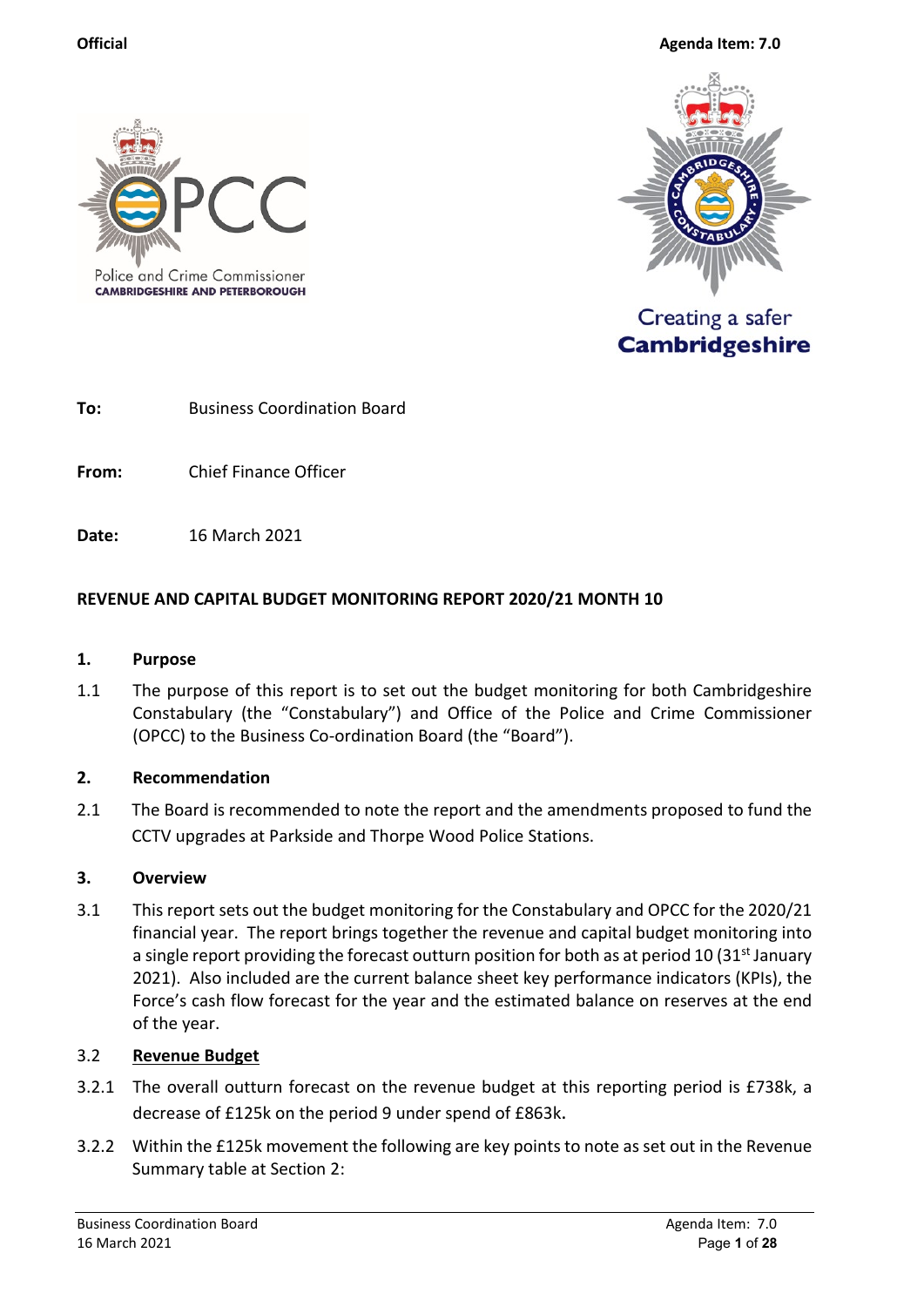a) **Local Policing** (including Operations and Investigations and Safeguarding) is reporting an underspend of £80k which is a £91k adverse movement compared to the prior month forecast of £171k.

Investigations and Safeguarding has remained static at £447k forecast underspend.

Local Policing Operations has an increased forecast overspend by £93k which now stands at £367k. This is mainly due to additional allowances related to holiday pay paid to Officers (£127k), the forecast for which in prior months was reported against the Corporate budget. The budget will be moved from corporate to local policing in Period 11 to reflect where the expenditure has been incurred. The £127k is partly offset by a reduction in police staff forecast spend due to the timing of recruitment.

- b) The **Non-Operational** forecast outturn is reporting an underspend of £304k, which is a £102k adverse movement compared to the prior month underspend of £406k. The movement is primarily the result of a £150k insurance settlement and an increase in ill-Health retirement costs of £100k in the Corporate budget. This is partly offset by the additional allowances outlined in (a) above which will move to Local Policing and a reduction in the forecast for Operation overtime.
- c) **Collaboration and Partnerships** have an improved position by £46k with an outturn forecast of £591k under budget compared to £545k over the previous month. This is mainly reductions in spend forecasts on Roads Policing Unit (RPU) and Criminal Justice, part offset by a reduced income forecast on Firearms Licensing. A late budget pressure has been identified at the time of drafting this report which will see an adverse movement on the Bedfordshire, Cambridgeshire and Hertfordshire (BCH) underspend of around £200k related to ERP licenses, this is not yet included in the reported figures.
- d) The **OPCC** forecast overspend has reduced slightly by £22k to a £237k overspend.
- 3.2.3 Significant changes to the prior month within the above forecast position include:
	- Police Officer pay and pensions is reporting an increased forecast overspend of £60k to £1,236k. This is partly due to one officer's back pay of £30k, alongside small increases in allowances.
	- A reduction of £57k on Officer overtime. However, it should be noted that there is some ongoing uncertainty around coding on Glide, a lack of information around the spend that has been processed through CARM and a reduction on expected Operational spend.
	- Police Staff expenditure forecasts an increased underspend of £41k.
	- An ill-health retirement charge, which has increased the forecast outturn from £100k to £200k.
	- Insurance claims handling has incurred an increase of £150k due to an approved settlement.
	- There is an expected income estimate of £100k for a motor claim, which may be received in year, however further work is required before it can be confirmed whether this can be included in the forecast outturn.
	- As mentioned above, there are additional one-off allowances paid in Month 10. These have previously been forecast on Corporate, but have been paid to officer home codes in Local Policing. This has no impact on the overall budget, but results in an equal and opposite over and underspend of £178k, which will be adjusted in Period 11.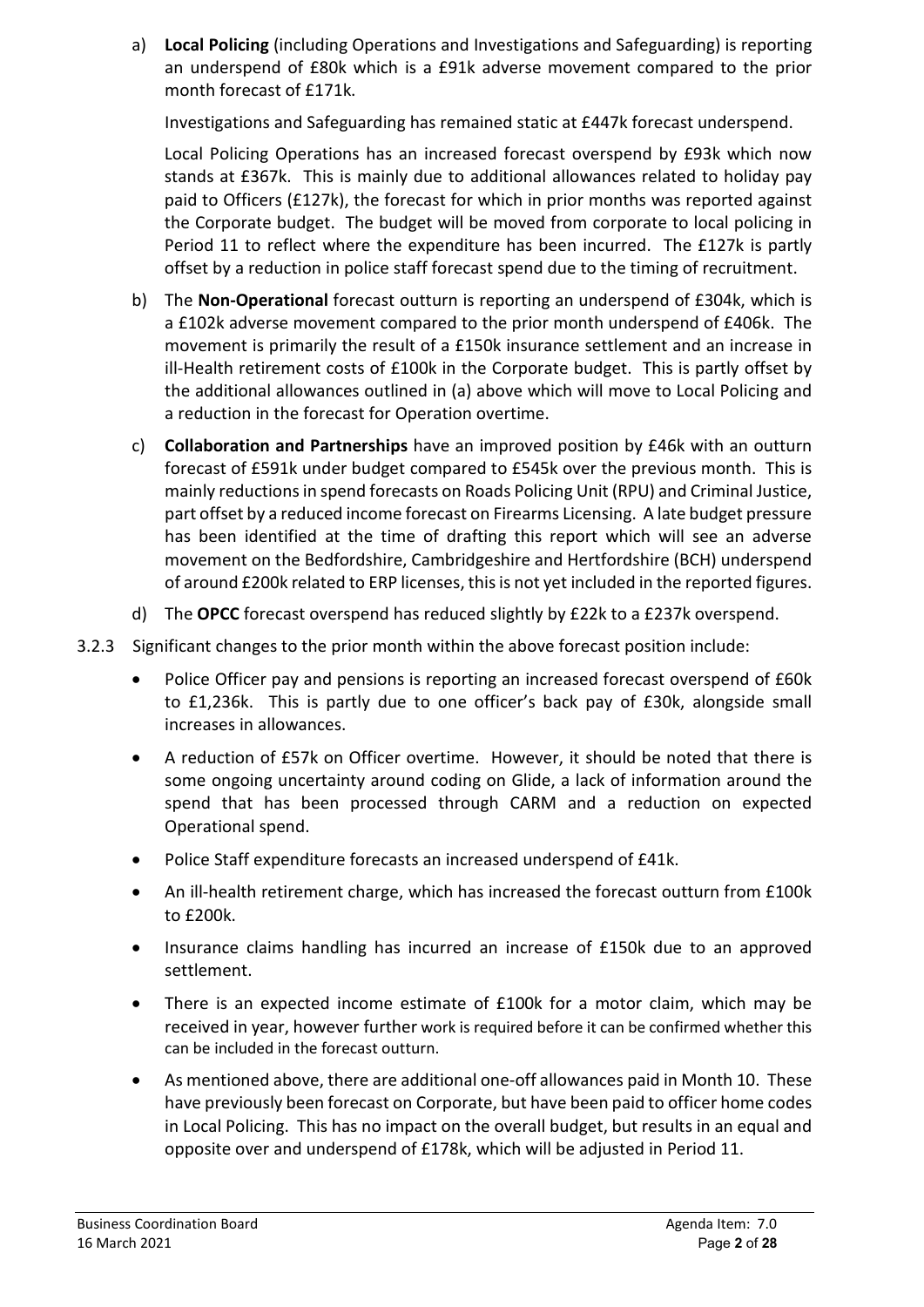• An additional grant of £599k has been received from the Home Office in respect of Covid. Whilst the grant is unconditional the intention of the grant is to support Covid costs and activity. As a result, the impact is net nil on the revenue account as the balance of the grant remaining will be carried forward to 2021/22 for ongoing Covid activity and associated costs.

# 3.3 **Capital Budget and Reserves**

- 3.3.1 The capital budget for the year is £10.9m and the outturn forecast on capital spend is now revised to £6.1m at the end of period 10. There are additional proposals for approval totalling £365k to upgrade CCTV at Thorpe Wood and Parkside. The main variances against budget are as reported in prior months and are related to there being no current commitments against the Chief's delegated capital budget of £0.3m and a revised forecast for spend on the Cambridge Southern Police Station to reflect the current timings around the planning process.
- 3.3.2 To allow the start of the refurbishment works at Wisbech Police Station, the use of the adjacent court house has enabled the works to begin in 2020/21 but which will carry over into 2021/22.
- 3.3.3 The Drug Forfeiture Reserve income is forecast to be £68k for the year, which is the same as reported in the previous period, with no expenditure against this reserve planned for the year leaving a forecast yearend balance of £440k. The Asset Incentivisation (POCA) Reserve balance at year end is forecast to reduce to £295k. There is a proposal for an additional £8k to be met from the reserve and revenue spend will outweigh income by £180k during the year.
- 3.3.4 The reported revenue underspend of £738k will provide further resilience to the overall reserves position to meet one off budget pressures and risks in future years, an updated reserves forecast will be included in the final Medium Term Financial Strategy.

# 3.4 **Key Performance Indicators**

3.4.1 Prompt payment has remained consistent at 97% against a target of 95% whilst aged debt remains low.

# **4. Revenue Budget 20/21 and Period 9 Forecast**

4.1 **Revenue outturn Summary**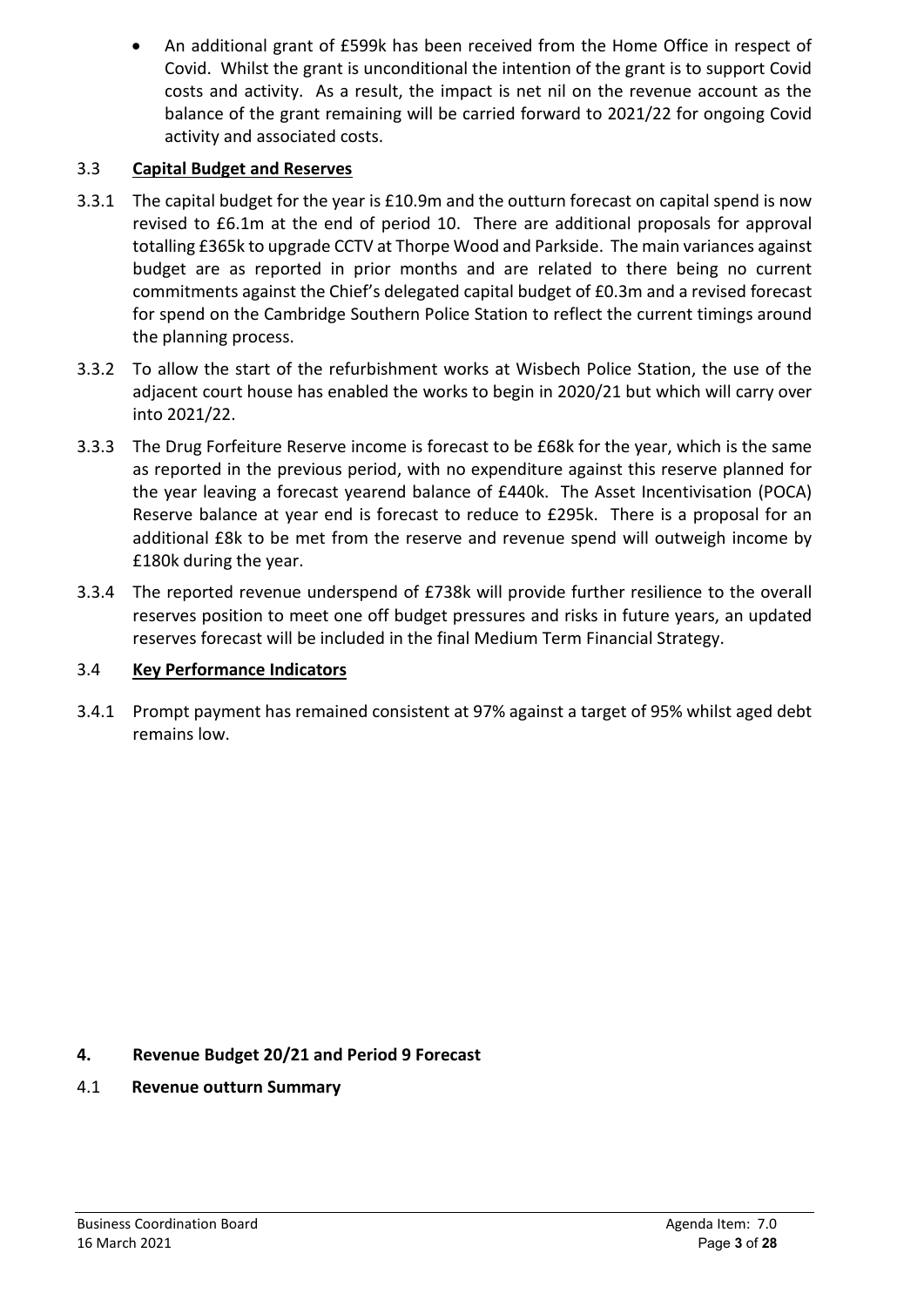| Chief Constable Revenue Budget Period 10 2020/21 |                 |                 |                                               |               |                          |                  |                                                                          |                                  |  |  |
|--------------------------------------------------|-----------------|-----------------|-----------------------------------------------|---------------|--------------------------|------------------|--------------------------------------------------------------------------|----------------------------------|--|--|
|                                                  | Year to date    |                 |                                               |               |                          | <b>Full Year</b> |                                                                          |                                  |  |  |
| <b>Budget</b>                                    | <b>Actual</b>   | Variance        |                                               | <b>Budget</b> | <b>Forecast</b>          |                  | Year end Year end<br>Year end   Forecast   Forecast<br>variance variance | Change<br>from<br>prior<br>month |  |  |
| <b>P10</b>                                       | P <sub>10</sub> | P <sub>10</sub> |                                               | £'000         | P <sub>10</sub><br>£'000 | P10              | P <sub>9</sub>                                                           | P9                               |  |  |
| £'000                                            | £'000           | £'000           | LP - Inv& Safeguarding                        |               |                          | £'000            | £'000                                                                    | £'000                            |  |  |
| 1,204                                            | 1,352           | 148             | <b>Covert Authorities</b>                     | 1,465         | 1,633                    | 168              | 160                                                                      | 8                                |  |  |
| 4,701                                            | 4,781           | 80              | Inv Stds & Devt                               | 6,063         | 6,204                    | 141              | 168                                                                      | $-27$                            |  |  |
| 5,087                                            | 5,180           | 93              | <b>ISCD</b>                                   | 6,348         | 6,418                    | 70               | 72                                                                       | $-2$                             |  |  |
| 7,856                                            | 7,068           | $-788$          | <b>Protecting Vulnerable People</b>           | 9,551         | 8,712                    | $-839$           | $-860$                                                                   | 21                               |  |  |
| 109                                              | 117             | 9               | Safeguarding & Command                        | 131           | 143                      | 13               | 15                                                                       | $-2$                             |  |  |
| 18,957                                           | 18,498          | $-459$          | Total LP - Inv& Safeguarding                  | 23,558        | 23,111                   | -447             | -444                                                                     | -3                               |  |  |
|                                                  |                 |                 |                                               |               |                          |                  |                                                                          |                                  |  |  |
|                                                  |                 |                 | LP - Ops                                      |               |                          |                  |                                                                          |                                  |  |  |
| 1,111                                            | 875             | $-236$          | <b>Business Support</b>                       | 1,507         | 1,250                    | $-257$           | $-233$                                                                   | $-24$                            |  |  |
| 1,305                                            | 1,558           | 253             | Command                                       | 1,634         | 1,694                    | 60               | $-37$                                                                    | 97                               |  |  |
| 12,059                                           | 11,095          | $-964$          | <b>Demand Hub</b>                             | 14,506        | 13,405                   | $-1,101$         | $-1,055$                                                                 | $-46$                            |  |  |
| 20,178                                           | 21,219          | 1,041           | <b>Northern Hub</b>                           | 24,273        | 25,592                   | 1,319            | 1,317                                                                    | $\overline{2}$                   |  |  |
| 2,253                                            | 2,158           | $-95$           | Partner & Ops Support                         | 2,967         | 2,981                    | 15               | 4                                                                        | 11                               |  |  |
| 19,573                                           | 19,755          | 181             | Southern Hub                                  | 23,632        | 23,963                   | 331              | 278                                                                      | 53                               |  |  |
| 56,479                                           | 56,659          | 180             | <b>Total LP - Ops</b>                         | 68,519        | 68,885                   | 367              | 273                                                                      | 93                               |  |  |
|                                                  |                 |                 |                                               |               |                          |                  |                                                                          |                                  |  |  |
|                                                  |                 |                 | Non Operational - in-house                    |               |                          |                  |                                                                          |                                  |  |  |
| 3,974                                            | 4,059           | 84              | <b>Estates</b>                                | 5,170         | 5,303                    | 133              | 100                                                                      | 34                               |  |  |
| 473                                              | 467             | $-6$            | <b>Finance</b>                                | 573           | 561                      | $-12$            | $-11$                                                                    | $-1$                             |  |  |
| 1,303                                            | 1,354           | 51              | Organisational Improvement Centre             | 1,668         | 1,753                    | 84               | 30                                                                       | 54                               |  |  |
| 1,256                                            | 1,364           | 108             | <b>NPCC</b>                                   | 1,539         | 1,642                    | 103              | 123                                                                      | $-20$                            |  |  |
| 669                                              | 594             | $-75$           | <b>Corp Comms</b>                             | 811           | 723                      | -88              | $-86$                                                                    | $-2$                             |  |  |
| 715                                              | 657             | $-58$           | <b>Insurance</b>                              | 924           | 826                      | $-98$            | $-266$                                                                   | 168                              |  |  |
| 6,562                                            | 5,937           | $-625$          | Corporate                                     | 6,229         | 5,950                    | $-279$           | $-178$                                                                   | $-101$                           |  |  |
| 99                                               | 453             | 354             | Ops                                           | 145           | 479                      | 334              | 366                                                                      | $-32$                            |  |  |
| 2,352                                            | 1,920           | $-432$          | Fleet                                         | 2,570         | 2,088                    | $-482$           | $-480$                                                                   | $-3$                             |  |  |
| $-10$                                            | $-1$            | 9               | Non Collab                                    | 0             | 0                        | 0                | -5                                                                       | 5                                |  |  |
| 17,393                                           | 16,803          | -590            | <b>Total Non -Operational</b>                 | 19,630        | 19,325                   | $-304$           | $-406$                                                                   | 102                              |  |  |
|                                                  |                 |                 | <b>Collaboration and Partnerships</b>         |               |                          |                  |                                                                          |                                  |  |  |
| 3,885                                            | 3,749           | $-135$          | <b>Collaboration - Other</b>                  | 5,030         | 4,879                    | $-151$           | $-159$                                                                   | $\overline{7}$                   |  |  |
| 29,492                                           | 29,036          | $-456$          | Collaboration - Tri Force                     | 33,644        | 33,045                   | -599             | $-546$                                                                   | $-53$                            |  |  |
|                                                  |                 |                 | <b>CTC To reserves</b>                        |               | 159                      | 159              | 159                                                                      | $\mathbf{0}$                     |  |  |
| 33,377                                           | 32,786          | $-591$          | <b>Total Collaborated and Partnerships</b>    | 38,674        | 38,083                   | $-591$           | $-545$                                                                   | $-46$                            |  |  |
|                                                  |                 |                 | <b>Other Collaboration &amp; Partnerships</b> |               |                          |                  |                                                                          |                                  |  |  |
| $-7$                                             | 0               | 7               | <b>OPCC Buildings</b>                         | -9            | 6                        | 15               | 15                                                                       | $\bf{0}$                         |  |  |
| $-1,387$                                         | $-1,403$        | $-16$           | <b>OPCC Cap/Grants</b>                        | 826           | 1,288                    | 462              | 462                                                                      | $\bf{0}$                         |  |  |
| 1,066                                            | 840             | $-226$          | <b>OPCC Office</b>                            | 1,269         | 1,030                    | $-239$           | $-217$                                                                   | $-22$                            |  |  |
| $-328$                                           | -563            | -235            | <b>Total PCC</b>                              | 2,087         | 2,324                    | 237              | 259                                                                      | $-22$                            |  |  |
|                                                  | 125,879 124,183 | $-1,696$        | <b>NET BUDGET REQUIREMENT</b>                 | 152,467       | 151,729                  | -738             | $-863$                                                                   | 125                              |  |  |
|                                                  |                 |                 | Note: Figures may not cast due to rounding    |               |                          |                  |                                                                          |                                  |  |  |

# **4.2 Operational Policing**

4.2.1 As a result of the new duty management system the overtime spend for December was running lower than expected. Because we still do not have sufficient reporting tools to be able to analyse the data, this has resulted in concern over current overtime forecasts.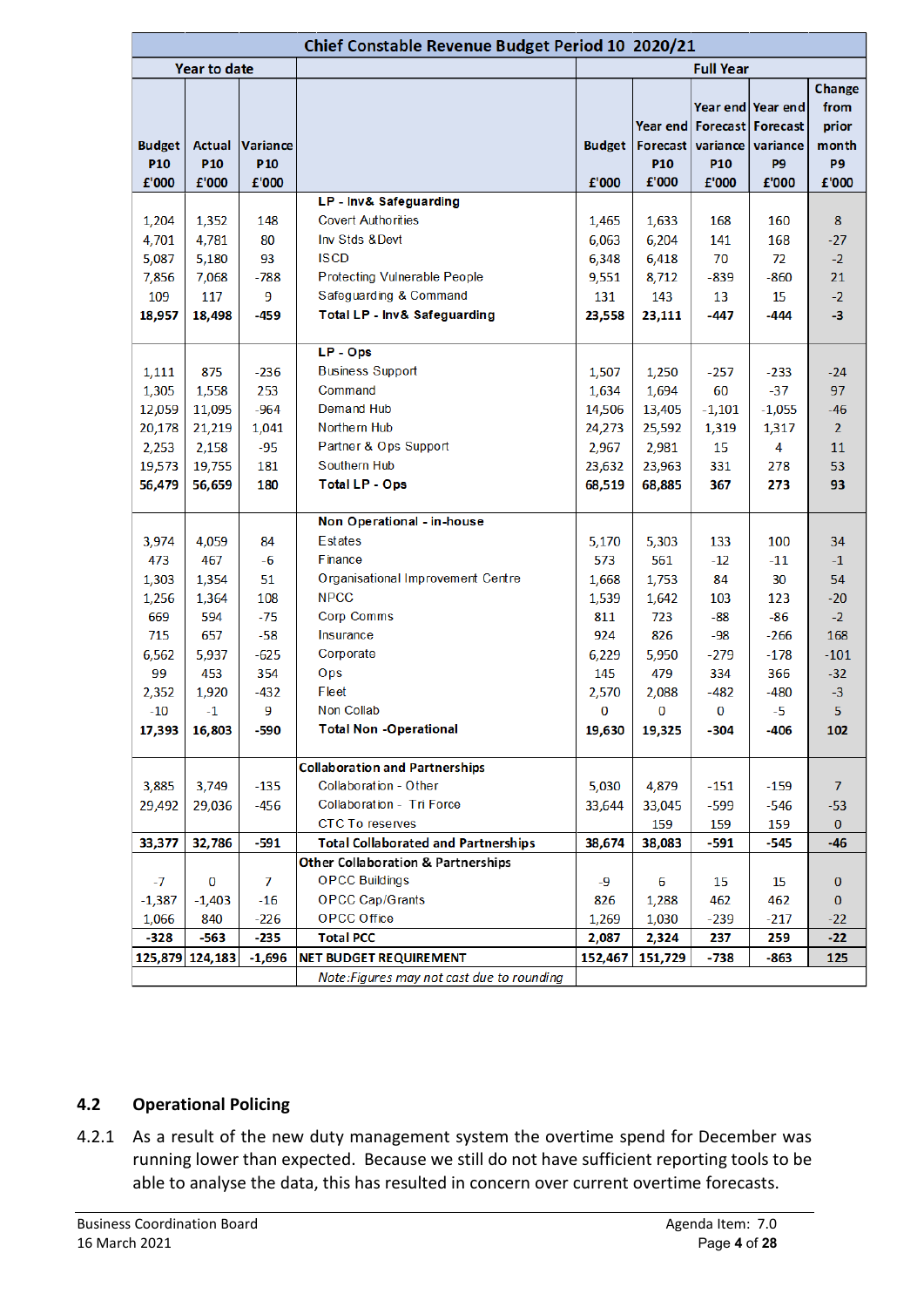#### 4.2.2 **Investigations and Safeguarding**

| <b>Covert Authorities</b><br>(£168k over)                                                 | The £168k overspend is primarily an expected overspend on<br>Subscriber fees of £82k, offset by a £34k underspend on Informants.<br>With a small overspend on officer and staff pay (£37k and £27k<br>respectively). Staff overtime forecast overspend is expected to be<br>£33k, which is Staff grade 1 and 2 overtime requests. Officer<br>overtime is £7k. Staff pay and allowances overspend appears to be<br>standby allowance.                                                                                                                                                                                      |
|-------------------------------------------------------------------------------------------|---------------------------------------------------------------------------------------------------------------------------------------------------------------------------------------------------------------------------------------------------------------------------------------------------------------------------------------------------------------------------------------------------------------------------------------------------------------------------------------------------------------------------------------------------------------------------------------------------------------------------|
| <b>Investigations</b><br><b>Standards and</b><br><b>Development (ISD)</b><br>(£168k over) | Increase from a forecast overspend of £160k in P9, partly due to<br>the additional inspector budget from Covert.<br>Currently forecasting officers as £313k overspend, with the<br>department being 4.66fte over strength in January.<br>Officer<br>Overtime forecast overspend at £36k. Custody likely to overspend<br>due in part to forecast overspend of £30k on Interpreters, £6k on<br>Laundry and £20k under recovery on immigration cost recovery.<br>Underspend of £128k on Staff pay & allowances, recruitment of 1FTE<br>Detention Officer in Custody this month will leave the Area 1.3fte<br>under strength. |
| Intelligence<br>and Specialist Crime<br>(ISCD) (£70k over)                                | Currently forecasting an overspend of £170k on Officer pay &<br>allowances. The Department is currently 0.24fte under strength,<br>with 2fte additional officers moving into the Area in Month 10.<br>Officer overtime forecast overspend at £41k.<br>Staff pay and<br>allowances are £151k forecast underspend, mainly due to vacancies<br>in Intel Operatives. A further underspend of £100k is expected from<br>Police Transformation Fund income as a result of an accounting<br>error in 2019/20.                                                                                                                    |
| <b>Protecting</b><br><b>Vulnerable People</b><br>(PVP) (£839k over)                       | Current Officer strength is under by 11.51fte. This is resulting in a<br>forecast £735k underspend on Officers pay and allowances,<br>following budget holder meetings, forecast vacancies will reduce for<br>the year. Officer overtime currently forecast at £95k overspend.<br>Staff are currently 1.98fte under strength, resulting in a forecast<br>underspend of £70k. Recruitment of 1fte Young Person Early<br>Intervention officers is still being processed in January, which is<br>funded by the Acting Commissioner. Non-pay underspend is as a<br>result of a £109k saving on intruder alarms.               |
| Safeguarding and<br><b>Command</b><br>(£13k)                                              | This is mainly a £20k forecast for extradition costs.                                                                                                                                                                                                                                                                                                                                                                                                                                                                                                                                                                     |

# 4.2.3 **Local Policing Operational (LP)**

**Business Support** Work has been carried out to assess non-pay and income required, **(£257k under)** and budgets have been moved to the relevant areas. An expected underspend of £204k on various non-pay areas (including £60k Office Equipment, £20k of which is earmarked for vehicle upgrades)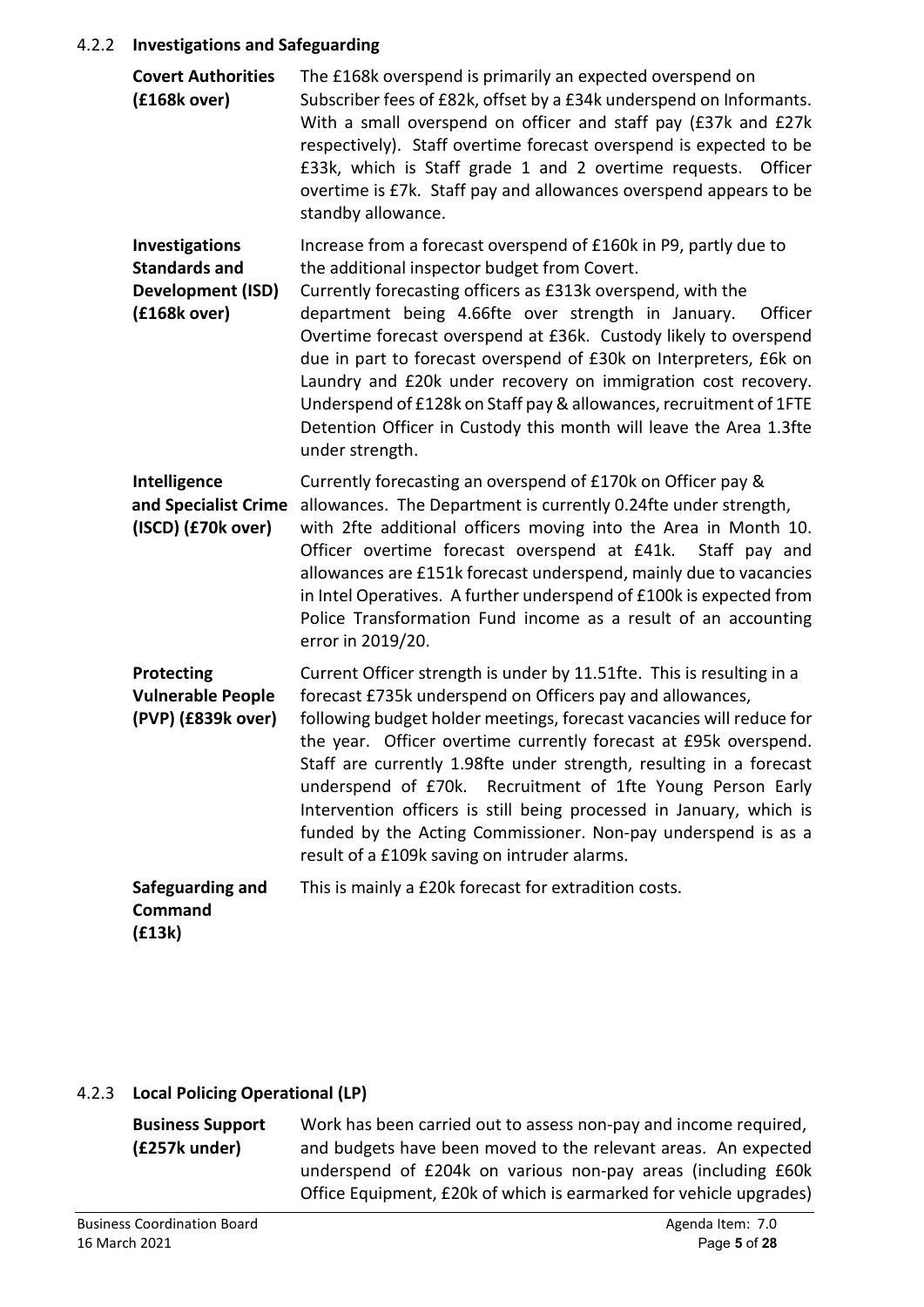and £40k Staff for 1.3fte Property Officers, 1fte Postroom & Distribution Assistant and 0.5fte Business Support Assistants is expected to be offset by a £37k under recovery of income. LP nonpay and income will continue to be monitored for the rest of the year which will be the basis of the 2021/22 budget.

- **Command** Increase from a £37k underspend December.This is primarily due **(£60k over)** to a reduction of expected leavers that is accounted for on Command. This includes unallocated Officer budgets. Officer FTE numbers have been agreed per area, and these posts part offset the current over strength force position. This has been rectified for 2021/22, with work having been carried out to agree numbers for the new financial year. PCSO underspend of £249k relating to vacant posts at the start of the financial year is reported through the Command budget.
- **Demand Hub** An increase in underspend from P9 of £46k. Current forecasts are, **(£1,101k under)** underspends of £359k Officers pay and allowances, £809k on Staff pay and allowances (an increase of £15k on P9). These numbers consider recruitment plans for the rest of the year, with Officers currently 15.84fte under strength and Staff 16.63fte under. Current recruitment plans include 13 Call Handlers, all of whom are in preemployment checks, but only 2 likely to start in 21/22. 5 Investigation Management Unit (IMU) Operators started, the underspend has increased as a result of leavers in January and delays in recruitment due to Criminal Record Bureau (CRB) checks. Officer Overtime is forecast at a £52k overspend and Staff overtime £73k overspend.
- **Northern Hub** Officer pay and allowances currently forecast at £1,027k overspent **(£1,319k over)** and 38.99fte over strength. Officer overtime is forecast at £297k overspend. Staff pay is 0.52fte over strength and forecast to overspend by £6k, but this is down to part funding certain posts.
- **Partnership &** Officers are forecast at £3k underspent and are currently 0.7fte **Operational** under strength, which is due in part to an unfunded acting **Support** Superintendent post and an expected 1fte over strength Inspector **(£15k over)** on Partner & Ops support. Underspend on Staff of £3k is mainly due to funding for certain posts

only being part year.

**Southern Hub** A reduction of £53k from £331k. Officer pay and allowances **(£178k over)** currently forecast at £143k overspent on a current strength that is 29.21fte over. Officer overtime is forecast at £283k overspend. Staff pay is forecast as £32k under.

# 4.2.4 **NON-OPERATIONAL DEPARTMENTS**

**Estates (£133k over)** Increase from 100k in P9, primarily as a result of additional Mast repairs around the force, partly offset by a revaluation of utilities based on a mild winter.Overspends include £81k on Covid as a result of additional cleaning required and other Covid secure purchases, £45k corrective work as a result of a water hygiene report, £40k building works which was due to the failure of pumps and extraction units and £45k on Engineering works as a result of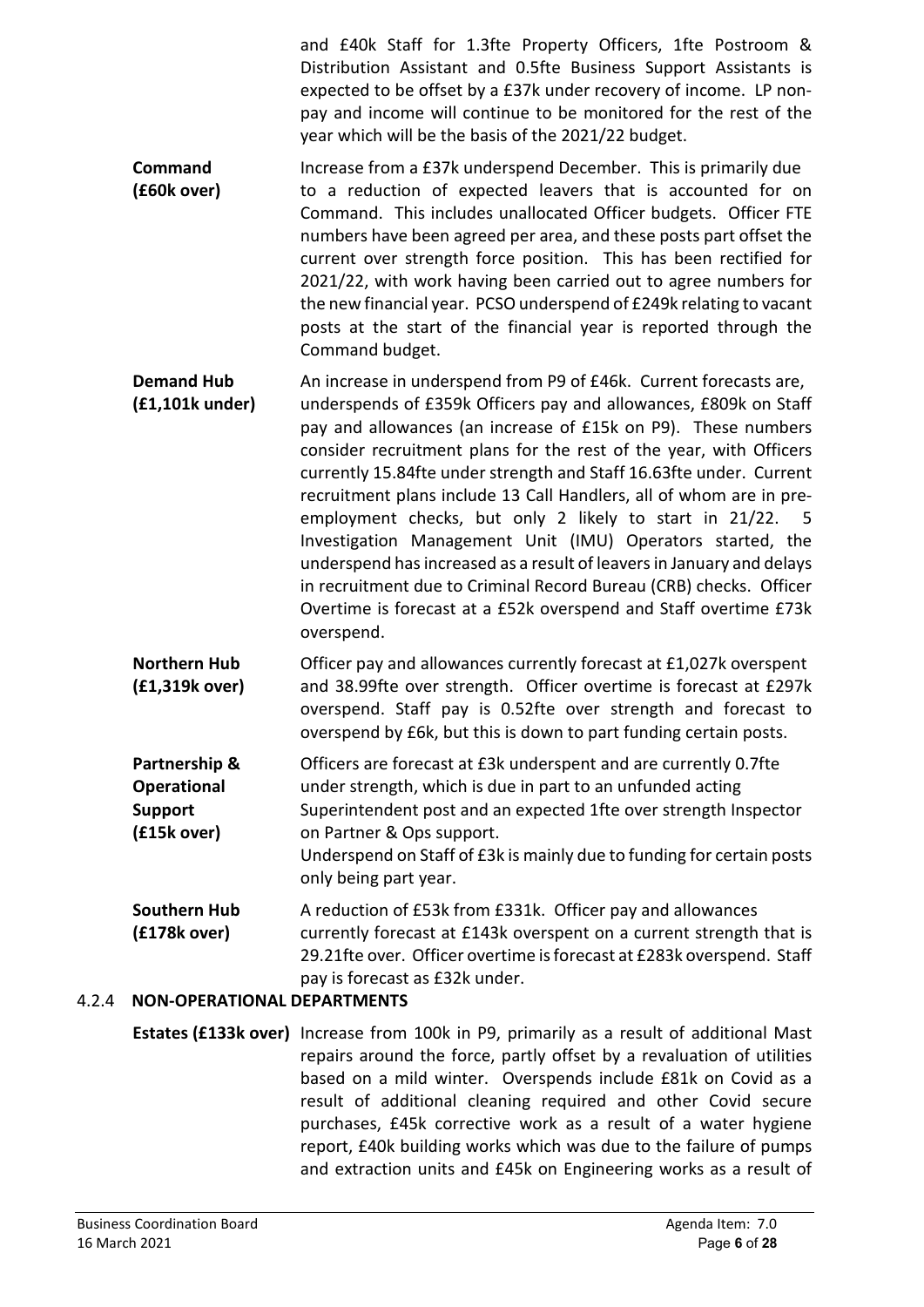Duct cleaning of Air handling units. This is partly offset by £51k general rates due to a rebate on Sawston police station.

**Finance (£12k under)** No significant variance to report in this period.

**Organisational** An increase from £30k in P9. The increase includes the People and **Improvement** Professionalism Department, which is currently being created on the **Centre (OIC)** system. A forecast £219k overspend on Legal fees as a result of **(£84k over)** budget holder expectation of spend. Officer Pay and Pensions are expected to be overspent by £69k. This is offset by a forecast underspend of £220k on staff costs, which are mainly the result of the OIC restructure at the end of 2019/20. Staff is currently 2.75fte understrength.

**National Police** Subscriptions and Contributions are expected to be in the region of **Chief's Council** £134k overspent, staff pay £34k over, and £30k over on Officers pay **(NPCC) (£103k over)** and allowances. This is part offset by expected underspends in other Supplies & Services. A review of the NPCC budget has been completed and will result in some budgets being re-located to Corporate in 2021/22.

- **Corp Comms** Corporate Comms are currently underspent on Staff as a result of **(£88k under)** maternity leave and a small amount of vacancy offset by acting up arrangements.
- **Insurance** A decrease from £266k forecast under in P9.Forecast underspend **(£98k under)** is primarily a reduction in the brokers and claims handling fees (Imprest account). There are 2 significant changes in month. An increase for Insurance claims handling of £150k due to a large settlement approved by the Deputy Chief Constable (DCC). There is an expected income of estimated £100k for a motor claim, which may be received in year, but we are currently not accounting for.
- **Corporate** An increase in underspend from £178k in M9. Ill-Health retirement **(£279k under)** charge has increased by £100k, based on current estimates. One-off allowance of £178k was paid in January on individual Officer home codes, this is forecast on Corporate as we don't have sufficient detail on who gets paid this, so a reduction in forecast in Corporate is offset by an increased forecast on Local. Forecast variances include staff costs being £200k underspent on additional Legal services, a £186k overspend on Officer pay, allowances and pension costs which is a pressure on unbudgeted posts allocated to the Covid job code. An underspend of £89k on Police Now, an expected underspend of £42k on Other Supplies and Services is offset by an overspend of £83k on Home Office IT Charges. The Home Office recently announced an income recovery scheme for losses resulting from the impact of Covid-19, based on the current income forecast a compensation payment of £70k would be expected for Cambs in-house income. Surge funding of £309k has been offset with an expected £309k Officer overtime spend.
- **Ops (£334k over)** An increased forecast from £366k in M9.Primarily an expected under recovery of income from various events including football, Newmarket Races and Burghley horse trials. All these events have been cancelled as a result of Covid meaning the income has not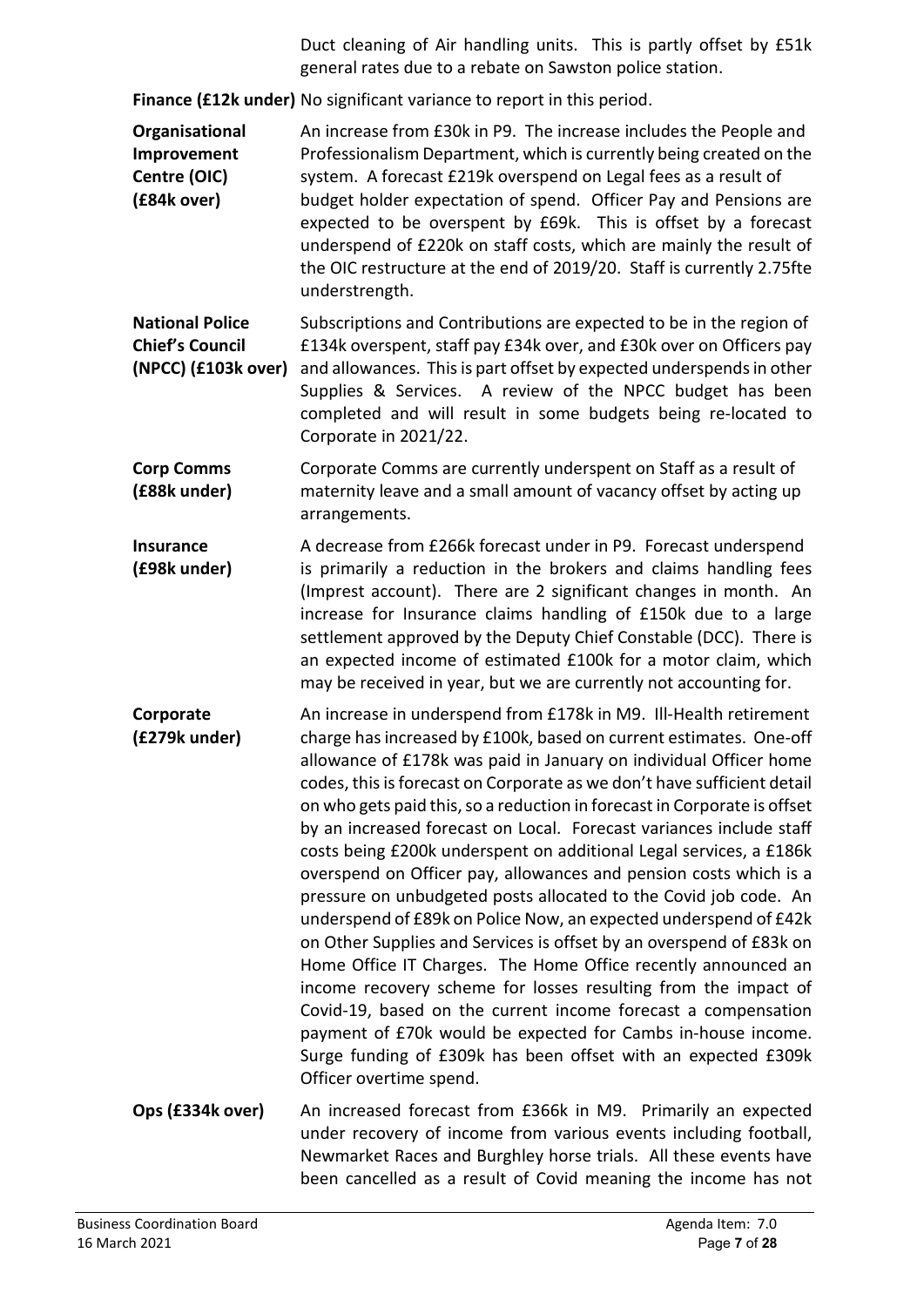|       |                                                                          | materialised and is creating a forecast pressure. Spend on Covid is<br>currently £236k on the Operations code, work is currently being<br>carried out to understand whether this is Covid or Surge cost. A<br>reduction in Officer overtime expectation of £50k is under review.                                                                                                                                                                                                                                                                                                                                                                                 |
|-------|--------------------------------------------------------------------------|------------------------------------------------------------------------------------------------------------------------------------------------------------------------------------------------------------------------------------------------------------------------------------------------------------------------------------------------------------------------------------------------------------------------------------------------------------------------------------------------------------------------------------------------------------------------------------------------------------------------------------------------------------------|
|       | Fleet (£482k under)                                                      | The forecast underspend is primarily due to Covid through a reduced<br>forecast variance on fuel costs which has created a £318k saving<br>(increased from £237k in P8 due to the announcement of BP free<br>fuel), £100k on hire of vehicles and a reduced forecast of £125k on<br>the cost of the fleet provided by Chiltern Transport Consortium. This<br>is offset by a reduced amount normally recharged to collaborated<br>units for their proportion of these costs. Work is required to review<br>whether the existing fleet can be optimised further.                                                                                                   |
|       | <b>Non-Collaborated</b><br>(Net nil)                                     | No significant variance to report in this period.                                                                                                                                                                                                                                                                                                                                                                                                                                                                                                                                                                                                                |
| 4.2.5 | <b>BCH COLLABORATED UNITS</b>                                            |                                                                                                                                                                                                                                                                                                                                                                                                                                                                                                                                                                                                                                                                  |
|       | <b>Collaboration</b><br>- Programme Uplift<br><b>Board (no variance)</b> | The current forecast outturn is expected to be on Budget. This is<br>the cost for the Uplift Programme Director and Project Officer.                                                                                                                                                                                                                                                                                                                                                                                                                                                                                                                             |
|       | <b>Planning (ERP)</b><br>Set up costs<br>(£86k over)                     | Enterprise Resource Additional costs relating to unbudgeted spend in 2020/21 as the<br>ERP project is finalised.                                                                                                                                                                                                                                                                                                                                                                                                                                                                                                                                                 |
|       |                                                                          | Athena (£13k under) 3 officers previously covering vacant staff posts have moved, leaving<br>these posts vacant for the rest of the financial year. Superintendent<br>heading the department has been seconded and replaced by a Staff<br>member, creating an additional saving.                                                                                                                                                                                                                                                                                                                                                                                 |
|       | <b>Change Team</b><br>(£22k over)                                        | Overspends on Officers relates to an unfunded Assistant Chief<br>Constable (ACC) post and an expected overspend of £35k on<br>consultants for a Technical Project Manager. This is partly offset by<br>a forecast underspend on staff costs relating to 4fte Staff vacancies<br>for part of the year.                                                                                                                                                                                                                                                                                                                                                            |
|       | General (£27k over)                                                      | Management accounts are expected to be 1fte below establishment<br>for the remainder of the financial year and the Systems team will<br>also have a vacancy for the whole year. Corporate Comms have a<br>small expected variance due to non-achievement of vacancy factor.<br>This is offset by a £40k collaboration budget reduction which hasn't<br>been assigned to a department.                                                                                                                                                                                                                                                                            |
|       | <b>Armed Policing Unit</b><br>(APU) (£277k over)                         | 400k relates to expected under recovery of Luton airport income as<br>a result of Covid and travel restrictions. Luton was closed for 2<br>weeks in April and has been at a reduced capacity since then. The<br>Home Office have recently announced an income recovery scheme<br>to enable forces to be partially compensated for losses resulting<br>from Covid-19, based on the current forecast this compensation<br>would equate to a BCH total of £942k (£280k Cambs). There is also<br>a £135k forecast overspend on Firearms and Ammunition due to the<br>absence of a training cartridge budget relating to taser training and<br>£24k on a legal claim. |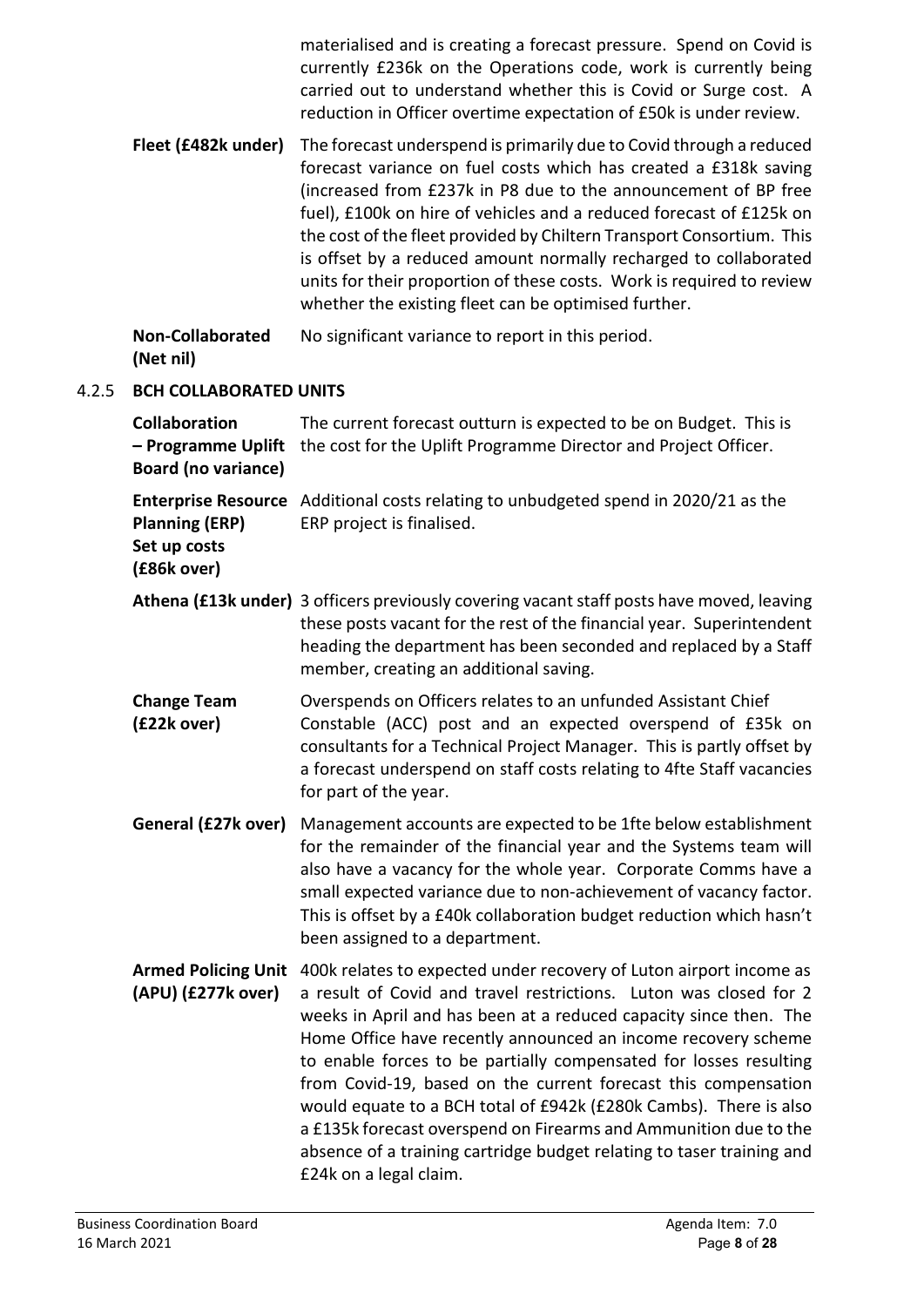- **Dogs (£67k over)** The forecast overspend is driven by increased Officer allowances due to a training overlap of 3 officers and 1 officer to facilitate a retirement handover. There is also an expected overspend on Essential user lump sum following the outcome of a recent court case.
- **Major Crime Unit** This is due to 6fte vacancies part of the year, plus underspend on **(MCU) (£99k under)** Officer overtime mainly due to reduced court attendance during the Covid crisis.

**Operational Planning** There is a Small overspend on Officers pay and allowances (£18k) as **(£38k over)** a result of being 1 Sergeant post over establishment in Protect and Prepare. This is covered by a vacant Sergeant post in the Roads Policing Unit.

**Roads Policing Unit** Costs relating to Officers are forecast to be £65k underspent, mainly **(RPU) (£172k under)** due to vacancies, which are partly offset by additional spend on overtime. Vehicle operating leases and fuel costs are also expected to be underspent and vehicle recovery costs, plus an expected underspend on Drugs/Breath testing equipment, causing a non-pay underspend of in excess of £70k. Forecast increase in underspend from £145k P9.

**Scientific Science** Underspends on non-pay amount to £60k, which are currently **Unit (SSU)** forecast across non-pay budgets such as scene of crime **(£115k under)** consumables, accreditation and others, an underspend on pay of £26k. There is also a Scenes of Crime Officer (SOCO) recharge to Eastern Region Serious Organised Crime Unit (ERSOU) for £30k.

**Protective Services** There is a forecast overspend on Pay of £45k due to retention of **Command** an ACC to oversee and coordinate BCH units in response to the Covid **(£69k over)** crisis, a £22k forecast overspend on other non-pay costs, including travel, operational/office equipment and staff welfare packs and costs relating to Luton Hoo firing range.

Force Resilience A small overspend on Staff pay is forecast with the unit being fully **(£1k under)** established, therefore this relates to the non-achievement of the vacancy factor in the budget.

**Cameras, Tickets &** Historically CTC Income exceeds spend, with the surplus being **Collisions (CTC)** moved to the Road Casualty Reduction and Support Fund. Due to **(£159k under)** the reduced income expectation as a result of Covid, an overspend was forecast for 2020/21 due to the inability of courses to be provided. This includes National Driver Offender Retraining Scheme (NDORS) and Courts income, as forces were advised to reduce the processing of speeding offences to courts due to Courts not operating at full capacity. However, the Home Office announced in late 2020 an income recovery scheme for losses resulting from the impact of Covid-19, based on the current income forecast a compensation payment of £0.996 million would be expected for BCH, meaning that a £0.496 million surplus could be returned to BCH Police and Crime Commissioners (PCCs) (£150k for Cambs).

**Human Resources &** Phase 2 of the HR transformation was completed in the Autumn. **Learning and** Underspends resulting from reduced external training activity due **Development** to Covid-19 (£122k) and further underspends largely due to delays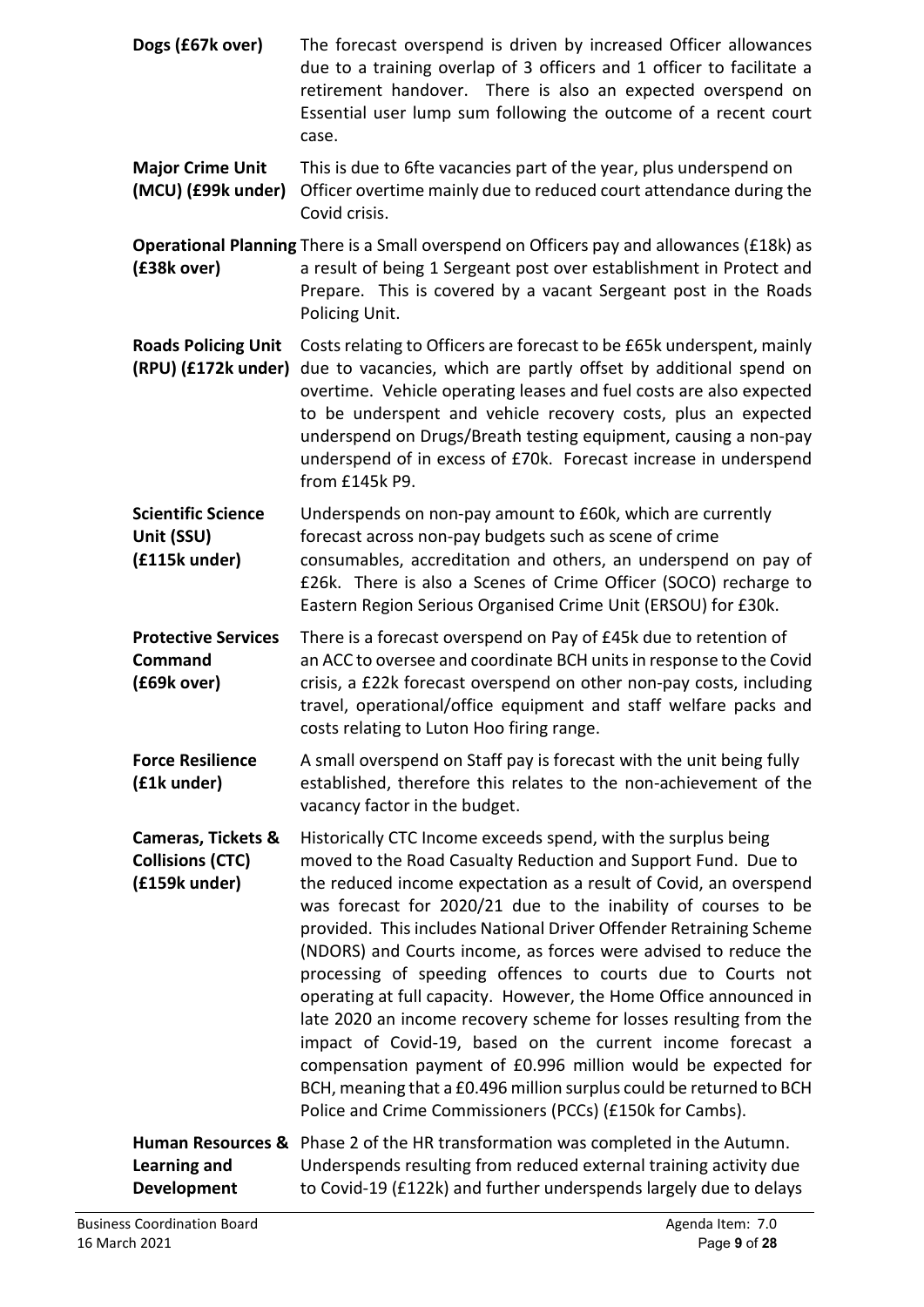| (HR and L&D)<br>$(f183$ under)                                                                    | in recruiting to 2020/21 growth, particularly in Initial Training,<br>Driving School and shared services (£150k). Exit costs resulting from<br>the transformation were expected to be volatile and are expected<br>to exceed the BCH £500k budget by £350k.                                                                                                                                                      |
|---------------------------------------------------------------------------------------------------|------------------------------------------------------------------------------------------------------------------------------------------------------------------------------------------------------------------------------------------------------------------------------------------------------------------------------------------------------------------------------------------------------------------|
| <b>Information</b><br><b>Management Dept</b><br>$(IMD)$ (£16 under)                               | Small underspends on non-pay items.                                                                                                                                                                                                                                                                                                                                                                              |
| Payroll (£7k under)                                                                               | Cambs unbudgeted legacy costs are part offset by an underspend on<br>staff costs due to a vacant post due to maternity leave in addition to<br>a number of new post holders employed at lower grade than<br>budgeted.                                                                                                                                                                                            |
| Professional<br><b>Standards</b><br>(£5k over)                                                    | An additional 10fte posts were added in the 2020/21 budget, but<br>have not been fully recruited (Anti Corruption unit), this has been<br>partly offset by Agency.                                                                                                                                                                                                                                               |
| <b>Firearms Licensing</b><br>(£33k over)                                                          | Change from a net nil forecast in M9, which is mainly down to a<br>reduction in income expectation from Firearms Certificates.                                                                                                                                                                                                                                                                                   |
| <b>Criminal Justice (CJ)</b><br>phase 1 & 2<br>(£20k under)                                       | Change from a forecast overspend of £24k in M9, which was partly<br>down to vetting delays and changes in staffing due to restructure<br>work. 3fte additional Virtual Court officers recruited which has<br>resulted in a £15k pressure alongside an addition £15k pressure on<br>Virtual Courts overtime.                                                                                                      |
| <b>Criminal Justice (CJ)</b><br>/Custody Senior<br><b>Management</b><br>Team (SMT)<br>(£24k over) | £10k pending funding resolution for PA post, £6k DCI in A6 post and<br>£4k vacancy factor not achieved due to are being fully established.                                                                                                                                                                                                                                                                       |
| <b>Public Contact</b><br>(Digital Innovation)<br>(£8k over)                                       | Overspend forecast on staff pay and allowances mainly due to 2fte<br>additional staff following a decision to extend Single online home<br>posts.<br>2 other posts have been upgraded at a pressure of £7k.                                                                                                                                                                                                      |
| ICT (£286k under)                                                                                 | Various underspends are forecast across non-pay budgets including<br>a reduction on the switch project and savings related to cancelled<br>WAN lines.<br>There have recently been reductions on small<br>applications and infrastructure maintenance contracts. Below the<br>line relates mainly to the Tru up of Microsoft Enterprise Agreements,<br>digital interviewing software maintenance and AMO charges. |
| <b>OTHER COLLABORATIONS</b>                                                                       |                                                                                                                                                                                                                                                                                                                                                                                                                  |
| Procurement<br>(£63k under)                                                                       | This relates to an average of 5fte vacancies in the unit.                                                                                                                                                                                                                                                                                                                                                        |
| <b>Air Support</b><br>(no variance)                                                               | The annual charge budgeted for in year is not expected to change<br>currently, however work is ongoing nationally and regionally to<br>review the charging basis which may affect future year charges.                                                                                                                                                                                                           |

**Regional Organised** Underspends on Officer Pay & allowances, Staff pay, Fuel, Vehicle **Crime Unit/Counter** costs and Operational equipment are partially offset by expected **Terrorism Police** overspends on Officer overtime. We receive quarterly forecast

4.2.6 **OTHER COLLABORATIONS**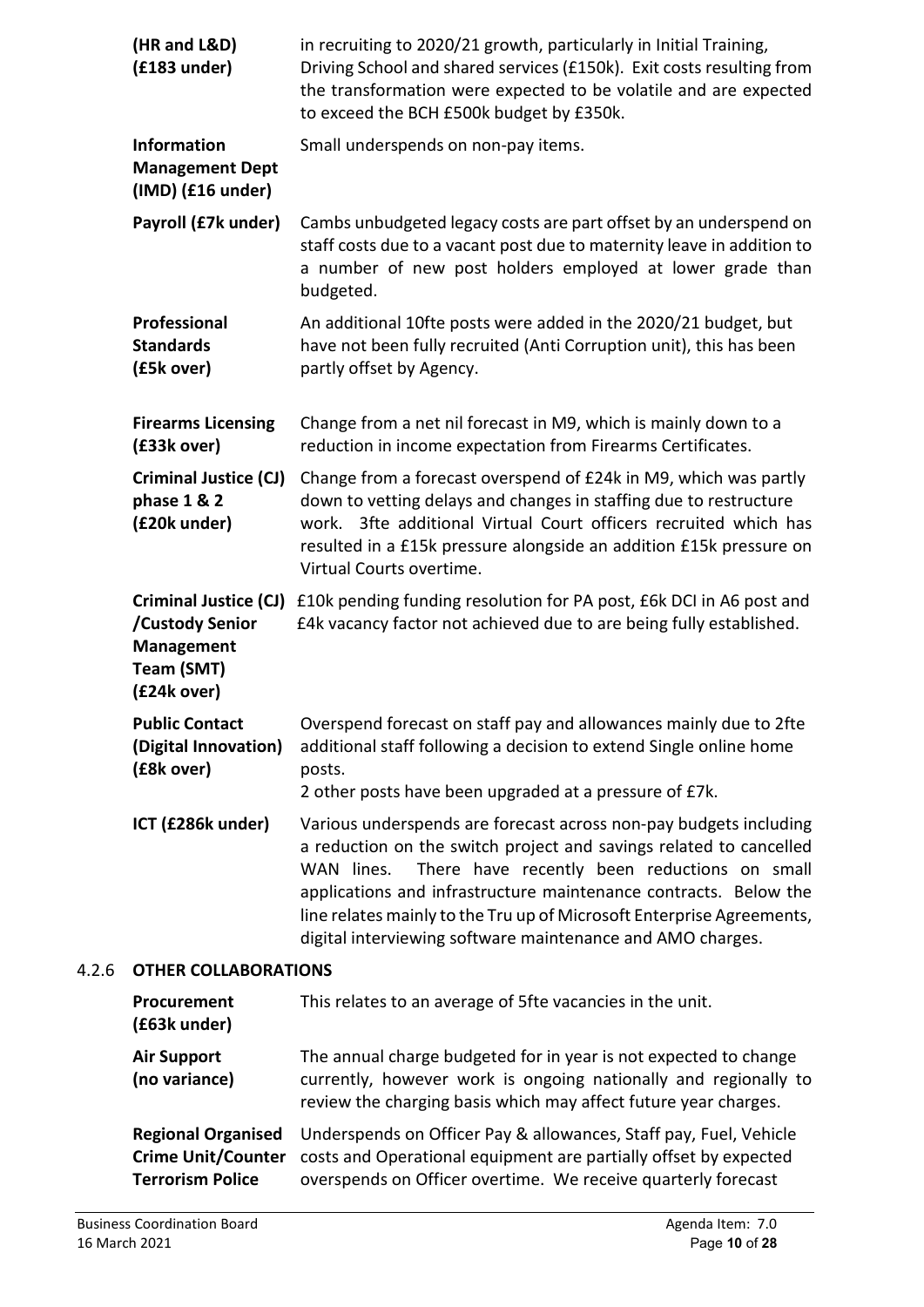| (ROCU/CTP)<br>(£123k under) | updates on this.                                                   |
|-----------------------------|--------------------------------------------------------------------|
| <b>Kings Lynn PIC</b>       | Forecast provided by Norfolk/Suffolk suggest a small yearly        |
| (£26 under)                 | underspend on running costs.                                       |
| Regional                    | This is the result of budgeting for certain schemes that have not  |
| (£130k under)               | taken place in 2020/21.                                            |
| <b>Athena AMO</b>           | This is a result of further investigation for 2021/22 budget prep, |
| (£82k over)                 | which has identified in year spend variance.                       |

## 4.2.7 **Office of the Police and Crime Commissioner**

- **OPCC (£239k under)** £187k forecast underspend relates to Staff Pay and allowances. This includes the Chief Executive post being vacant (Deputy Chief Executive acting up). A £32k forecast underspend on running costs includes £32k on the consultant budget, £5k on Agency/Temps and £9k on Training costs. This is partly offset by an expected £21k overspend on subscriptions.
- **PCC Buildings &** We have increased the Revenue Contribution to Capital outlay by **Corporate E500k to cover costs on various capital schemes. There is also an (£462k over)** expected overspend on interest receivable, which is forecast to be £69k less than budgeted due to the economic environment and interest rates available on deposits. Premises held are £15k over forecast, which is part income not received as expected, and part cost of premises building works/utilities. Prevention fund is expected to underspend by £138k, the balance of which will be put to reserves.

#### 4.2.8. **POLICE OFFICER PAY & ALLOWANCES**

|                                     |               |                | January         |                  |            |                |                  |                  |
|-------------------------------------|---------------|----------------|-----------------|------------------|------------|----------------|------------------|------------------|
|                                     | <b>Budget</b> |                | <b>FTE</b>      | <b>Full Year</b> | $M1-10$    | $M1-10$        | <b>Full year</b> | <b>Full year</b> |
| Area                                | <b>FTE</b>    | <b>M10 FTE</b> | <b>Variance</b> | budget           | profile    | <b>Actuals</b> | forecast         | variance         |
| Covert Authorities                  | 14.00         | 12.71          | $-1.29$         | 824,687          | 685,796    | 719,922        | 861,658          | 36,971           |
| Demand Hub                          | 67.50         | 51.66          | $-15.84$        | 3,831,515        | 3,186,223  | 2,862,383      | 3,472,937        | $-358,578$       |
| Inv Stds & Development              | 48.00         | 52.66          | 4.66            | 3,028,623        | 2,518,552  | 2,761,259      | 3,341,726        | 313,103          |
| <b>ISCD</b>                         | 71.00         | 70.76          | $-0.24$         | 4,078,639        | 3,391,727  | 3,512,990      | 4,249,122        | 170,483          |
| Northern Hub                        | 447.00        | 485.99         | 38.99           | 21,856,664       | 18,175,634 | 18,988,921     | 22,884,024       | 1,027,360        |
| Partner & Ops Support               | 34.00         | 33.30          | $-0.70$         | 2,107,051        | 1,752,188  | 1,738,383      | 2,110,417        | 3,366            |
| <b>Protecting Vulnerable People</b> | 150.00        | 138.49         | $-11.51$        | 8,179,473        | 6,801,912  | 6,098,362      | 7,444,870        | -734,603         |
| Safeguarding and Command            | 1.00          | 1.00           | 0.00            | 130,599          | 108,604    | 104,235        | 125,503          | $-5,096$         |
| Southern Hub                        | 444.00        | 473.21         | 29.21           | 21,371,751       | 17,772,388 | 17,814,609     | 21,514,784       | 143,033          |
| Local Policing Ops - Command        | 1.00          | 1.00           | 0.00            | 130,599          | 107,339    | 112,174        | 134,871          | 4,272            |
| <b>New Recruits</b>                 |               | 41.00          | 41.00           |                  |            | 1,444,462      | 1,592,594        | 1,592,594        |
| <b>Expected Leavers</b>             |               |                | 0.00            |                  |            |                | $-33,000$        | $-33,000$        |
| LP Unallocated                      | 35.61         |                | $-35.61$        | 1,243,600        | 1,035,422  |                | 0                | $-1,243,600$     |
| Non LP                              | 18.00         | 22.80          | 4.80            | 1,710,484        | 1,450,704  | 1,681,983      | 2,029,312        | 318,828          |
| <b>Grand Total</b>                  | 1,331.11      | 1,384.59       | 53.48           | 68,493,685       | 56,986,490 | 57,839,684     | 69,728,817       | 1,235,132        |

Police Officer pay and allowance variances are reported in the table above with a year-end overspend of £1,235k forecast.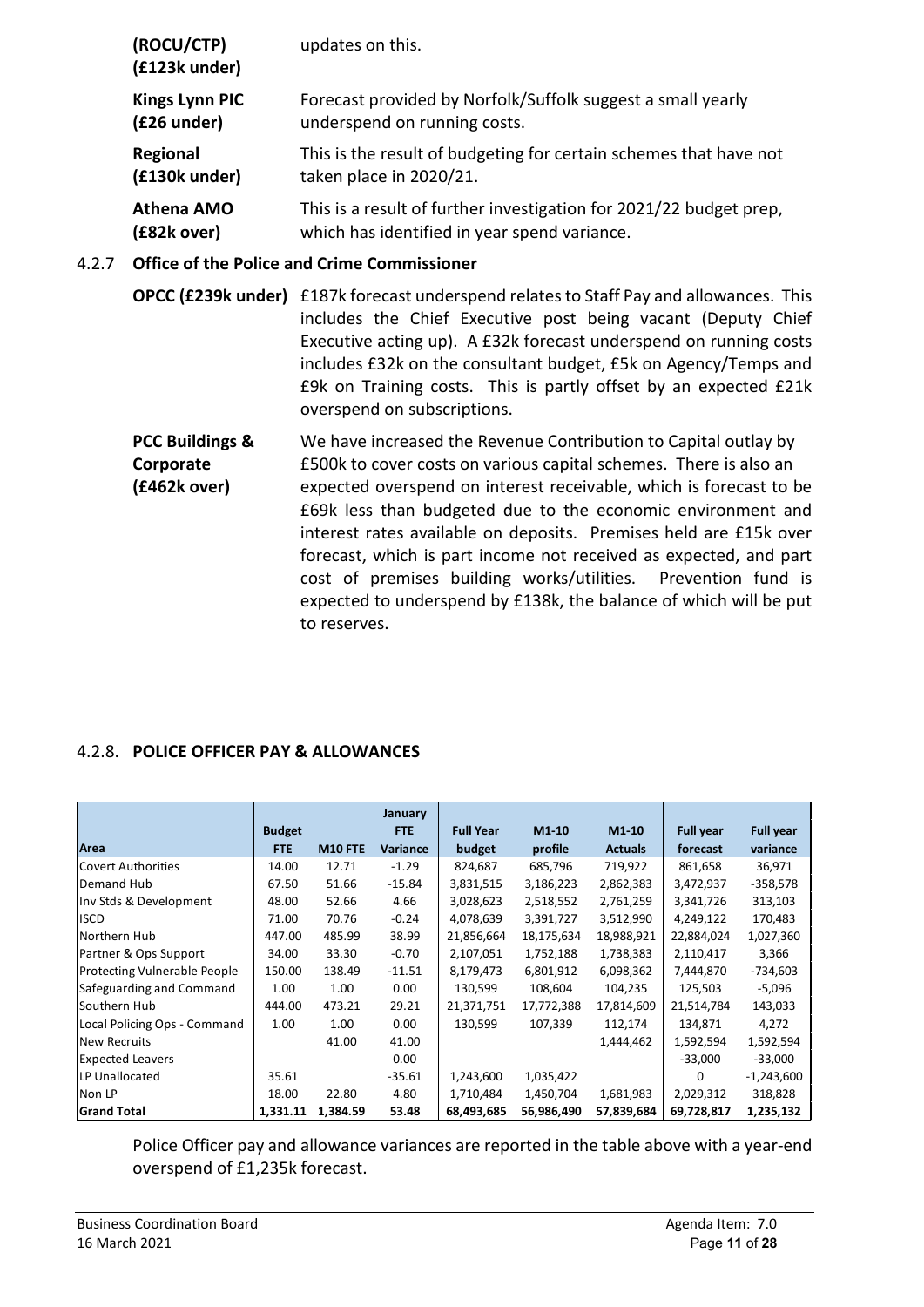#### 4.2.9 **POLICE STAFF PAY & ALLOWANCES**

|                                        |                 | <b>Actual FTE</b> | <b>Budgeted</b> |            |               |                         |                 | Year end     |
|----------------------------------------|-----------------|-------------------|-----------------|------------|---------------|-------------------------|-----------------|--------------|
|                                        | <b>Budget</b>   | January           | 2020-21         | $M1-10$    | $M1-10$       | $M1-10$                 | <b>Year end</b> | forecast     |
| Department/Area                        | <b>Post FTE</b> | 2021              | <b>Total</b>    | profile    | <b>Actual</b> | variance                | forecast        | variance     |
| <b>Operational Policing</b>            |                 |                   |                 |            |               |                         |                 |              |
| <b>Covert Authorities</b>              | 8.16            | 8.16              | 383,587         | 319,000    | 343,256       | 24,256                  | 411,047         | 27,460       |
| Investigations & Standards Development | 56.86           | 54.56             | 2.107.075       | 1,752,290  | 1,632,941     | $-119.349$              | 1.978.607       | $-128,468$   |
| Intelligence                           | 50.29           | 48.16             | 2,059,283       | 1,712,546  | 1,578,281     | $-134,265$              | 1,908,104       | $-151,179$   |
| Protecting Vulnerable People           | 25.84           | 23.86             | 836,341         | 695,519    | 626,266       | $-69,253$               | 766,464         | $-69,877$    |
| Demand Hub                             | 228.15          | 211.52            | 10,408,113      | 8,655,617  | 7,948,156     | $-707,461$              | 9,599,476       | $-808,637$   |
| Northern Hub                           | 13.48           | 14.00             | 466,210         | 387,711    | 395,981       | 8,271                   | 472,417         | 6,207        |
| Southern Hub                           | 6.52            | 5.05              | 236.769         | 196,903    | 177.702       | $-19.200$               | 205.119         | $-31,651$    |
| <b>Business Support</b>                | 28.60           | 25.78             | 878.062         | 730.216    | 695.948       | $-34,268$               | 833.849         | $-44,213$    |
| Partnership & Ops Support              | 20.47           | 20.81             | 741.815         | 606.104    | 610.982       | 4,878                   | 732,240         | 3,419        |
|                                        | 438.38          | 411.91            | 18,117,255      | 15.055.906 | 14,009,514    | $-1,046,392$ 16,907,323 |                 | $-1,196,938$ |
| <b>In-House Other</b>                  |                 |                   |                 |            |               |                         |                 |              |
| <b>OIC</b>                             | 27.16           | 23.51             | 1,133,290       | 942,469    | 752,238       | $-190,231$              | 914,523         | $-218,767$   |
| Insurance                              | 2.00            | 2.00              | 92,407          | 76,848     | 79,818        | 2,970                   | 95,383          | 2,976        |
| Finance                                | 12.52           | 12.33             | 543,039         | 451.604    | 446,292       | $-5,312$                | 536,113         | $-6,926$     |
| <b>NPCC</b>                            | 5.00            | 5.81              | 326,385         | 271,429    | 299,607       | 28,177                  | 360,147         | 33,761       |
| <b>Estates</b>                         | 18.85           | 18.00             | 765,115         | 656,983    | 628,949       | $-28,034$               | 756,940         | $-33,061$    |
| Corporate Comms                        | 14.95           | 15.00             | 739,295         | 614,814    | 552,046       | $-62,768$               | 665,237         | $-74,058$    |
| Corporate                              | 3.00            | 4.00              | 319,002         | 265,289    | 118,198       | $-147,091$              | 119,062         | $-199,940$   |
| Fleet (non Chargeable)                 | 4.25            | 5.00              | 113,371         | 94,282     | 121,925       | 27,643                  | 145,906         | 32,535       |
| <b>Grand total</b>                     | 526.10          | 497.57            | 22,149,160      | 18,429,623 | 17,008,586    | $-1,421,037$            | 20,500,636      | $-1,660,417$ |
| <b>PCSO</b>                            | 80.00           | 69.80             | 2,967,367       | 2,467,728  | 2,223,233     | $-244,495$              | 2,660,723       | $-306,644$   |

An underspend in period 10 on staff costs is forecast forward based on information from budget holders. This table is produced and reviewed at the Strategic Workforce Planning meeting.

#### 4.2.10 **OFFICER OVERTIME**

Officer overtime is split into 3 areas excluding Collaborated units: 1) Bank Holiday overtime; 2) Local Policing Non-Bank holiday; and 3) Level 2 Operations.

The Payroll system is unable to code overtime national insurance contributions (NIC) to an overtime code (it is automatically coded and reported within Police Officer pay & allowances). Given the current work to identify the pressures on the service and accurately reflect where and why costs are incurred, the Overtime NIC have been moved to the correct code for reporting purposes and this will now be done for each reporting period.

Duty management system (CARM) has affected the flow of overtime spend in the last months. The expectation was that this should start to flatten out in January, but without any reports available, it is difficult to know if overtime is accurate. Forecasts are currently based on Spend trends and discussions with Budget holders. Until the actual hours in January (including all Bank Holidays) are flushed through the system, we will not know for sure the forecast spend.

#### **Bank Holiday Overtime**

In prior years, the Bank holiday overtime budget and spend was reported against a corporate code. Due to a change of Payroll system overtime is now automatically coded to the cost centre where the Officer's salary is paid from. The Bank holiday overtime budget has now been allocated to the relevant budget areas based on expected usage per area as part of the Local Policing budget restructure referred to earlier. At the end of Period 10 (January), all Bank holidays have been worked, however it's unclear whether all has been paid.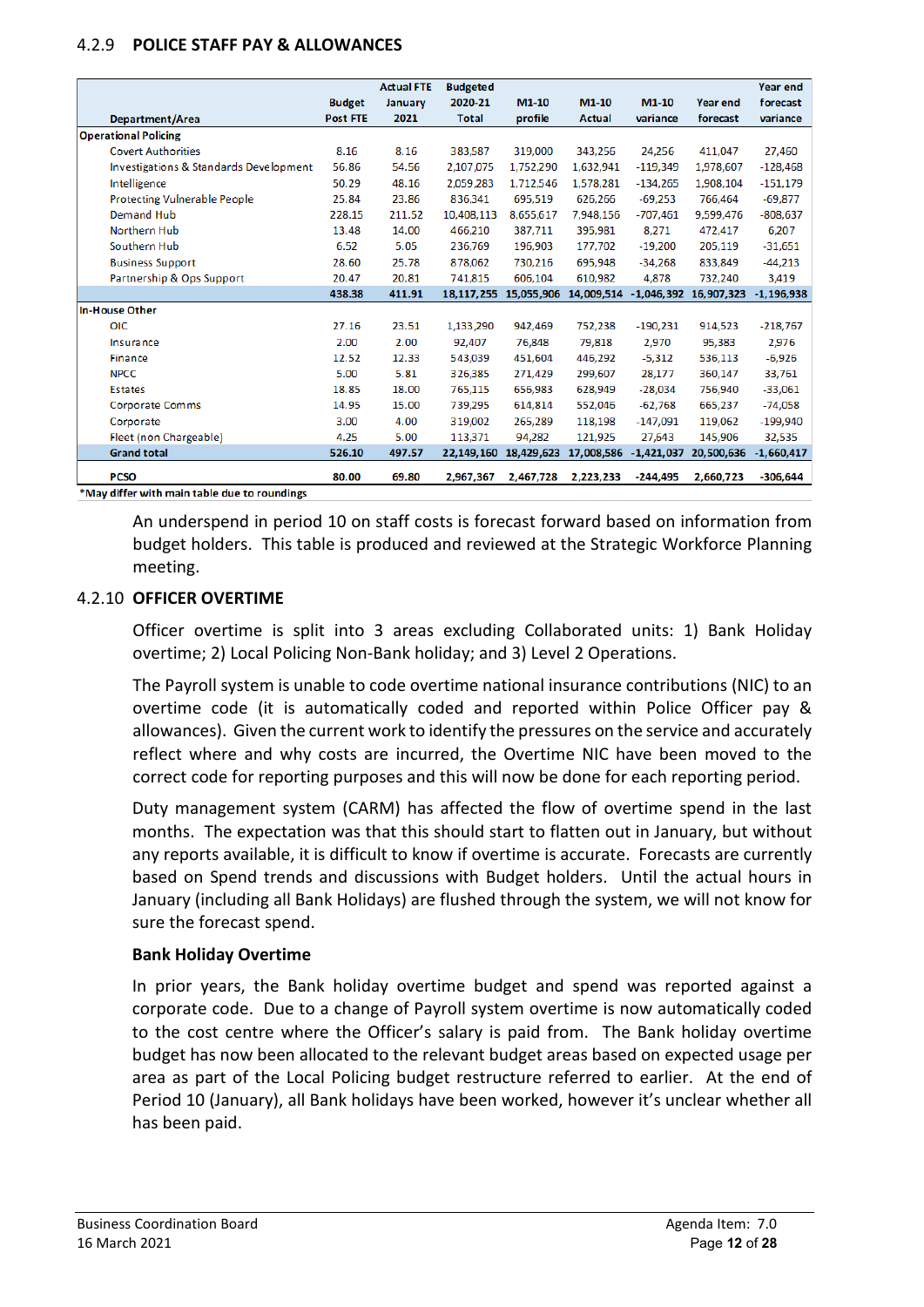| <b>Operational Policing Officer bank</b> |                  | April - |                 |                 |
|------------------------------------------|------------------|---------|-----------------|-----------------|
| holiday budget/spend to the end of       | <b>Full year</b> | January | <b>Forecast</b> | <b>Forecast</b> |
| January 2021                             | budget           | actual  | M <sub>10</sub> | variance        |
| <b>Covert Authorities</b>                | 0                | 1,976   | 1,976           | 1,976           |
| <b>Demand Hub</b>                        | 20,936           | 53,137  | 53,137          | 32,201          |
| Inv Stds & Devt                          | 11,964           | 49,082  | 49,082          | 37,118          |
| <b>ISCD</b>                              | 61,479           | 35,961  | 35,961          | $-25,518$       |
| Northern Hub                             | 310,055          | 291,441 | 317,441         | 7,386           |
| Partner & Ops Support                    | 7,643            | 4,188   | 4,188           | $-3,455$        |
| <b>Protecting Vulnerable People</b>      | 77,762           | 76,534  | 76,534          | $-1,228$        |
| Southern Hub                             | 310,055          | 255,944 | 255,944         | 48,480          |
| <b>Grand Total</b>                       | 799,894          | 768,264 | 794,263         | 96,960          |

#### **Local Policing Non-Bank Holiday**

The table below provides the spend by area, excluding Bank Holiday spend reported in the above table. The current forecast is based on information from meetings with Budget holders. This currently indicates a significant budget pressure of £779k, including Operations, if overtime continues at the same rate. The forecast will be reviewed monthly and refined based on the latest information.

| <b>Operational Policing Officer non</b> |                  | April -                       |                 |                 |
|-----------------------------------------|------------------|-------------------------------|-----------------|-----------------|
| bank holiday budget/spend to the        | <b>Full year</b> | January                       | Forecast        | <b>Forecast</b> |
| end of January 2021                     | budget           | actual                        | M <sub>10</sub> | variance        |
| Command                                 | 0                | 67                            | 67              | 67              |
| <b>Covert Authorities</b>               | 4,108            | 6,895                         | 9,024           | 4,916           |
| Demand Hub                              | 32,562           | 39,808                        | 52,123          | 19,561          |
| Inv Stds & Devt                         | 59,240           | 42,756                        | 58,418          | -822            |
| <b>ISCD</b>                             | 87,944           | 120,875                       | 154.039         | 66,095          |
| Northern Hub                            | 250,456          | 402,863                       | 540,048         | 289,592         |
| Partner & Ops Support                   | 10,337           | 19,588                        | 26.472          | 16,135          |
| <b>Protecting Vulnerable People</b>     | 113,535          | 159,051                       | 209,466         | 95,931          |
| Southern Hub                            | 236,218          | 429,536                       | 573,486         | 337,268         |
| *Operations                             | 450,000          | 301,175                       | 400,000         | $-50,000$       |
| <b>Grand Total</b>                      |                  | 1,244,400 1,522,616 2,023,143 |                 | 778,743         |
| *excludes Covid/Surge                   |                  |                               |                 |                 |

The above table includes £15,869 mutual aid overtime.

Covid/Surge overtime spend is not included in the above tables. Covid spend to date is £185k on the ledgers. A forecast of £309k for Surge spend is expected. These figures are caveated as it appears that some Surge spend is being coded to Covid. Costs should be corrected for next month's reporting.

Hours by type is still not available. Reporting has switched from COTS to CARM. There is currently no information available from the system. We will start to report again once the reporting is available

Spend relating to specific Operations is also reported below.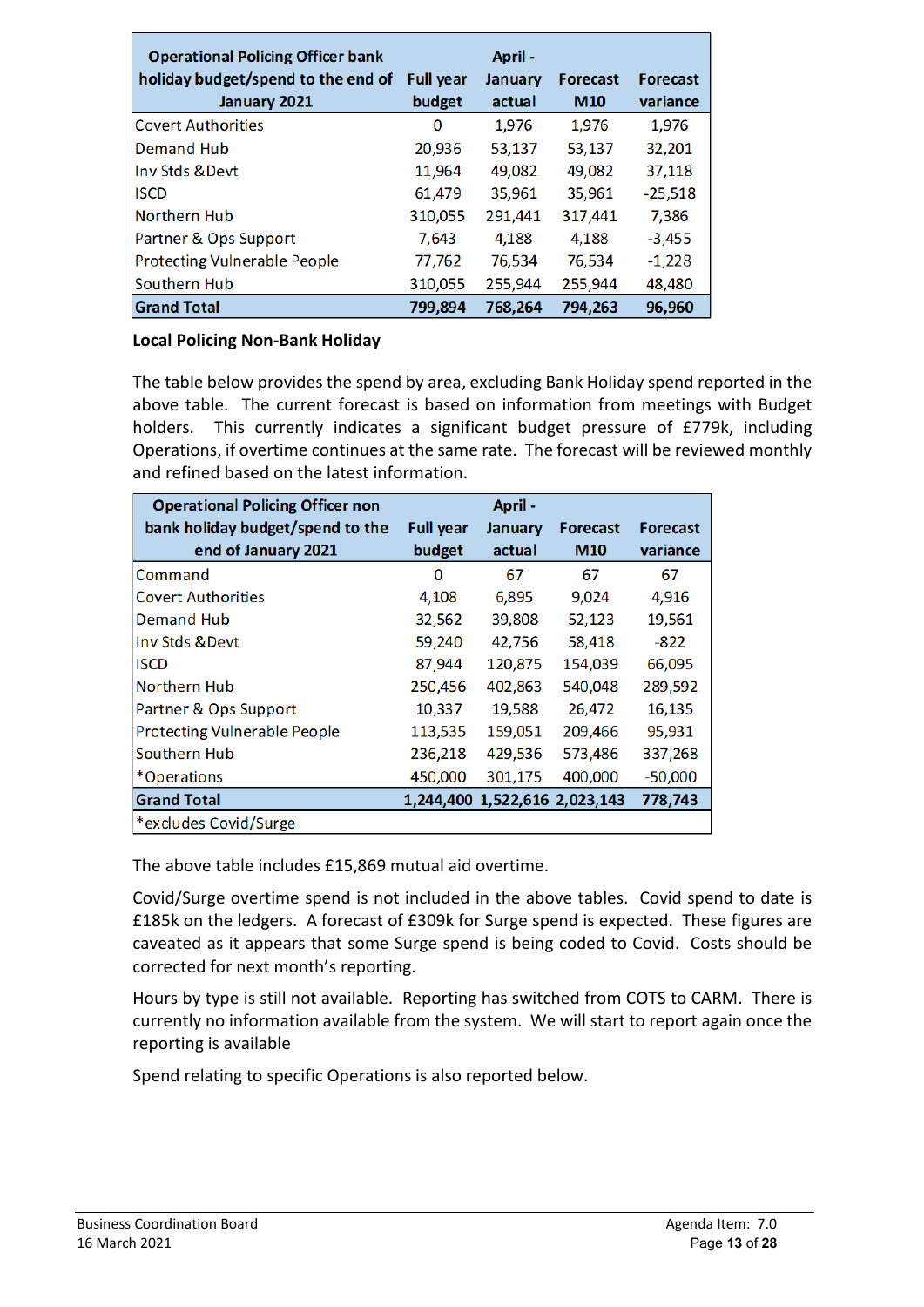| Operational spend to the end of |              |  |  |  |  |  |  |  |
|---------------------------------|--------------|--|--|--|--|--|--|--|
| January                         |              |  |  |  |  |  |  |  |
| <b>Operation</b>                | <b>Total</b> |  |  |  |  |  |  |  |
| COVID-19                        | 202,520      |  |  |  |  |  |  |  |
| <b>PESTLE</b>                   | 120,454      |  |  |  |  |  |  |  |
| <b>PENSHAW - CAMBS LP</b>       | 32,637       |  |  |  |  |  |  |  |
| <b>MCU SUPPORT CAMBS</b>        | 31,617       |  |  |  |  |  |  |  |
| <b>NEEDHAM</b>                  | 19,956       |  |  |  |  |  |  |  |
| <b>GLIDE</b>                    | 16,737       |  |  |  |  |  |  |  |
| <b>MALT</b>                     | 14,595       |  |  |  |  |  |  |  |
| <b>RUMEX</b>                    | 13,320       |  |  |  |  |  |  |  |
| <b>LIGHTHOUSE - CAMBS LP</b>    | 12,433       |  |  |  |  |  |  |  |
| PRIVATE USE OF POLICE           | 8,742        |  |  |  |  |  |  |  |
| <b>SQUIRREL</b>                 | 8,498        |  |  |  |  |  |  |  |
| <b>ARNSIDE</b>                  | 4,562        |  |  |  |  |  |  |  |
| <b>CALIBRATOR</b>               | 3,823        |  |  |  |  |  |  |  |
| Under £3k                       | 30,537       |  |  |  |  |  |  |  |
| Total                           | 520,432      |  |  |  |  |  |  |  |

#### 4.2.11 **STAFF OVERTIME**

Staff overtime the end of January.

| Police Staff Overtime spend to the end of January 2021 |                                   |                                   |                                    |                                    |  |  |  |  |  |  |
|--------------------------------------------------------|-----------------------------------|-----------------------------------|------------------------------------|------------------------------------|--|--|--|--|--|--|
| Department/Area                                        | <b>Full year</b><br><b>Budget</b> | Spend to<br>the end of<br>January | <b>Forecast</b><br>Annual<br>spend | <b>Forecast</b><br><b>Variance</b> |  |  |  |  |  |  |
| <b>Business Support</b>                                | 135                               | 543                               | 1,000                              | 865                                |  |  |  |  |  |  |
| Command                                                | 0                                 | 0                                 | 0                                  | 0                                  |  |  |  |  |  |  |
| <b>Covert Authorities</b>                              | 4,268                             | 26,713                            | 36,985                             | 32,717                             |  |  |  |  |  |  |
| <b>Demand Hub</b>                                      | 111,070                           | 162,554                           | 184,526                            | 73,456                             |  |  |  |  |  |  |
| Inv Stds &Devt                                         | 23,057                            | 27,956                            | 32,000                             | 8,943                              |  |  |  |  |  |  |
| <b>ISCD</b>                                            | 22,223                            | 29,778                            | 35,000                             | 12,777                             |  |  |  |  |  |  |
| <b>Northern Hub</b>                                    | 336                               | 1,792                             | 2,389                              | 2,053                              |  |  |  |  |  |  |
| Partner & Ops Support                                  | 183                               | 1,046                             | 1,394                              | 1,211                              |  |  |  |  |  |  |
| <b>Protecting Vulnerable People</b>                    | 587                               | 4,633                             | 6,000                              | 5,413                              |  |  |  |  |  |  |
| Southern Hub                                           | 16                                | 190                               | 253                                | 237                                |  |  |  |  |  |  |
| <b>LP Total</b>                                        | 161,875                           | 255,204                           | 299,547                            | 137,672                            |  |  |  |  |  |  |
| <b>Estates</b>                                         | 0                                 | 89                                | 0                                  | 0                                  |  |  |  |  |  |  |
| <b>Finance</b>                                         | 0                                 | 162                               | 162                                | 162                                |  |  |  |  |  |  |
| OIC                                                    | 8,000                             | 2,556                             | 3,500                              | $-4,500$                           |  |  |  |  |  |  |
| <b>Corporate Comms</b>                                 | 0                                 | 963                               | 1,500                              | 1,500                              |  |  |  |  |  |  |
| Corporate                                              | 0                                 | 597                               | o                                  | 0                                  |  |  |  |  |  |  |
| <b>Operations</b>                                      | 0                                 | 52,497                            | 52,497                             | 52,497                             |  |  |  |  |  |  |
| <b>Grand Total</b>                                     | 169,875                           | 312,068                           | 357,206                            | 187,331                            |  |  |  |  |  |  |

There has been an increase in forecast overtime by £1k from period 10.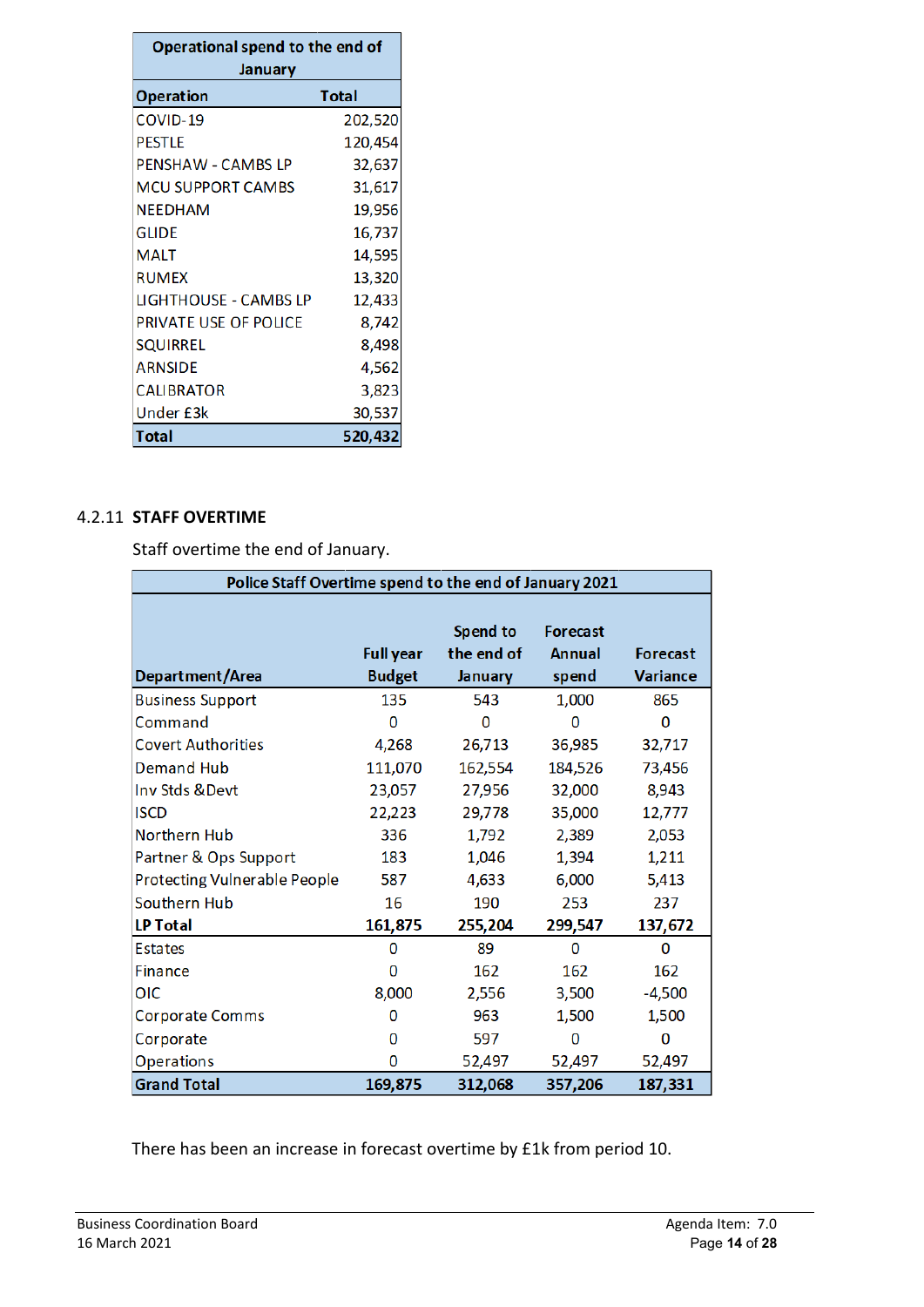Hours by type is currently not available due to the reporting issues with CARM. Forecast estimates are based on trends in previous months alongside discussions with Budget holders.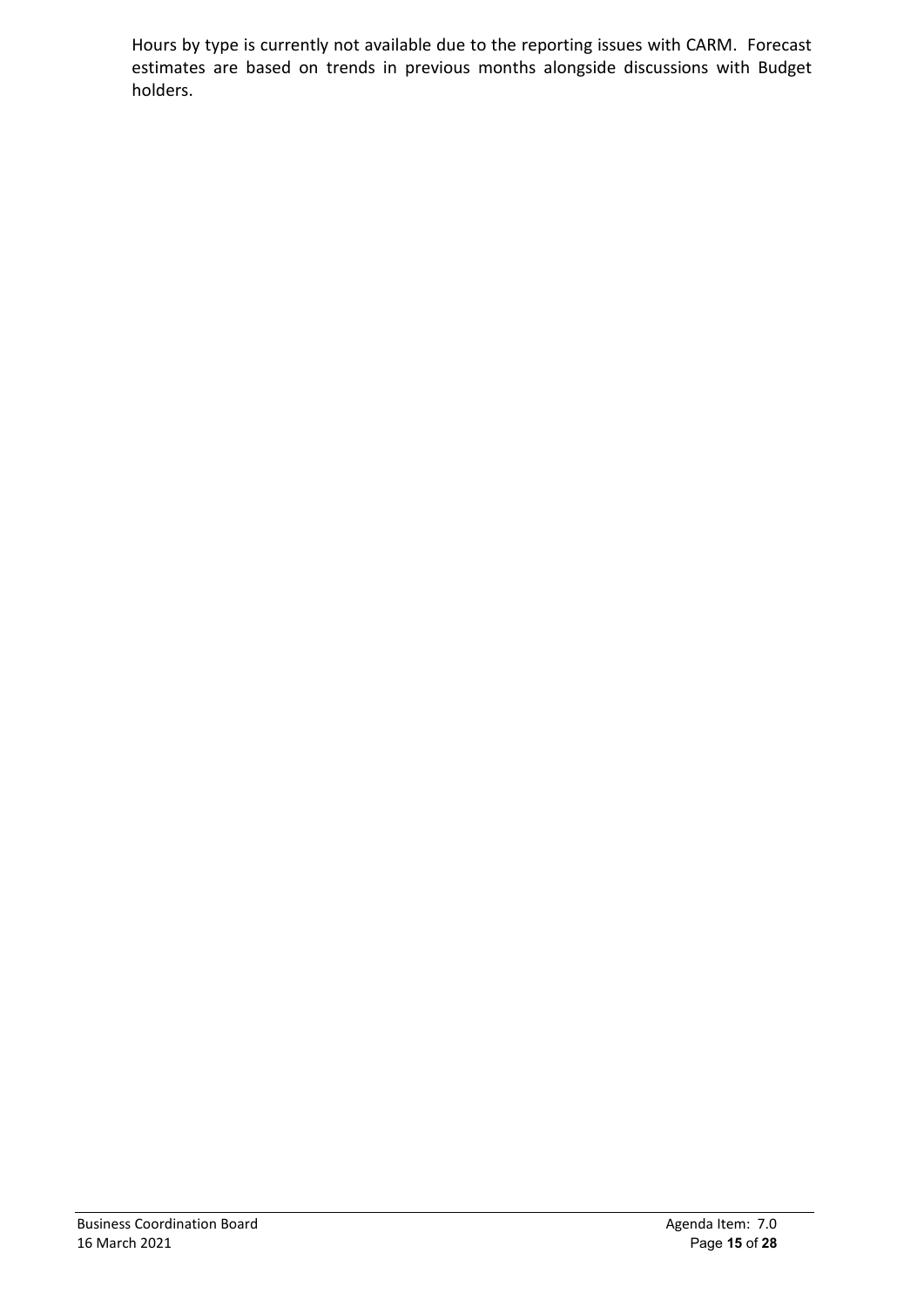## **5. Capital Funding and Budget 2020/21**

5.1 The capital spend and financing to the end of January is shown below and includes £1.1m of capital carry forwards for schemes to be completed which brings the total planned capital spend for the year to £6.1m.

| All figures £'000                                 | B/Fwd from<br>previous<br>years | Original<br>2020/21 Capital<br>Programme | Previously<br>Authorised<br>Programme<br>Amendments | Proposed<br>Programme<br>Amendments | Revised<br>2020/21<br>Capital<br><b>Budget</b> | Actual &<br>Committed<br>2020/21 | %    | Expected<br>Outturn<br>2020/21 | Expected<br>Outturn %<br>of Revised<br>Capital<br><b>Budget</b> | Predicted<br>C/Fwd<br>2020/21 | Estimated<br>Year End<br>Position |
|---------------------------------------------------|---------------------------------|------------------------------------------|-----------------------------------------------------|-------------------------------------|------------------------------------------------|----------------------------------|------|--------------------------------|-----------------------------------------------------------------|-------------------------------|-----------------------------------|
| <b>Capital Payments:-</b>                         |                                 |                                          |                                                     |                                     |                                                |                                  |      |                                |                                                                 |                               |                                   |
| Land & Buildings                                  | 792                             | 4,998                                    | 101                                                 | 365                                 | 6,256                                          | 1,703                            | 27%  | 2,006                          | 32%                                                             | 760                           | 3,490                             |
| Fleet                                             |                                 | 1,478                                    | 8                                                   |                                     | 1,486                                          | 1,478                            | 99%  | 1,486                          | 100%                                                            |                               |                                   |
| <b>IT &amp; Communications</b>                    | 459                             | 2,439                                    | 145                                                 | (365)                               | 2,678                                          | 2,191                            | 82%  | 2,332                          | 87%                                                             | 368                           | $-22$                             |
| <b>Other Collaboration</b>                        | 51                              | 145                                      | 29                                                  |                                     | 225                                            | 230                              | 102% | 229                            | 102%                                                            |                               | $-4$                              |
| Schemes approved subject to further business case |                                 | 300                                      |                                                     |                                     | <b>300l</b>                                    |                                  | 0%   |                                | 0%                                                              |                               |                                   |
| <b>TOTAL</b>                                      | 1,302                           | 9,360                                    | 283                                                 |                                     | 10,945                                         | 5,602                            | 51%  | 6,053                          | 55%                                                             | 1,128                         | 3,465                             |

| All figures £'000                    | B/Fwd from<br>previous<br>years | Previously<br>Original<br>Authorised<br>2020/21 Capital<br>Programme<br>Programme<br>Programme<br>Amendments |        | Proposed/new<br>Amendments | Revised<br>2020/21<br>Capital<br><b>Budget</b> |  |       |
|--------------------------------------|---------------------------------|--------------------------------------------------------------------------------------------------------------|--------|----------------------------|------------------------------------------------|--|-------|
| <b>Capital Financing:-</b>           |                                 |                                                                                                              |        |                            |                                                |  |       |
| <b>Capital Grants</b>                | 280                             | 136                                                                                                          | 29     |                            | 445                                            |  | 445   |
| <b>Carry Forward Reserve</b>         | 1,022                           |                                                                                                              |        |                            | 1,022                                          |  | 1,022 |
| <b>Capital Receipts</b>              |                                 | 537                                                                                                          |        |                            | 537                                            |  | 537   |
| <b>Estates Reserve</b>               |                                 | 862                                                                                                          | $-2$   |                            | 860                                            |  | 860   |
| Asset Incentivisation (POCA) Reserve |                                 |                                                                                                              | 97     |                            | 97                                             |  | 97    |
| <b>RCCO</b>                          |                                 | 1,440                                                                                                        | 556    |                            | 1,996                                          |  | 1,996 |
| Borrowing                            |                                 | 6,385                                                                                                        | $-397$ |                            | 5,988                                          |  | 1,096 |
| <b>TOTAL</b>                         | 1,302                           | 9,360                                                                                                        | 283    |                            | 10,945                                         |  | 6,053 |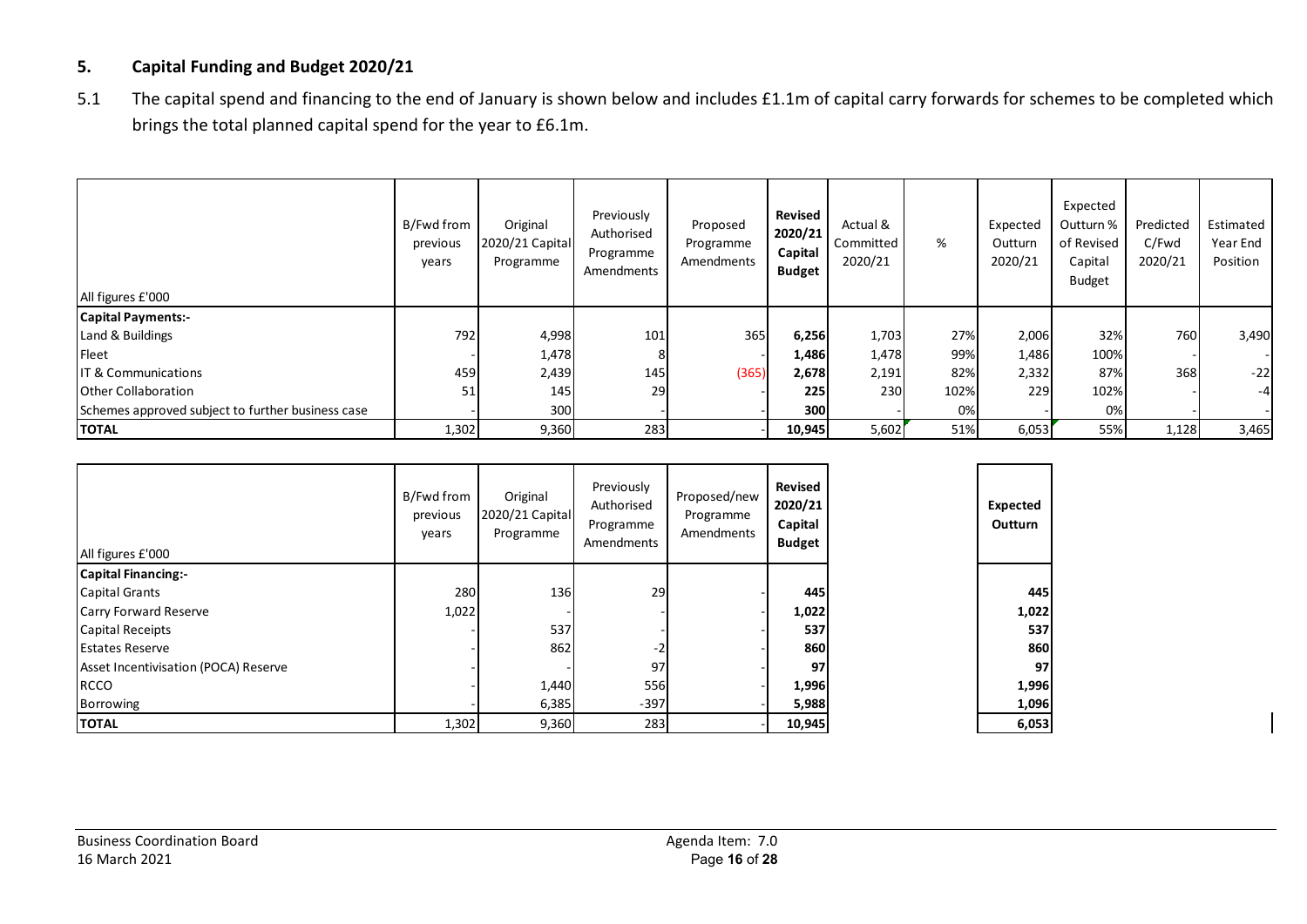- 5.1.2 The forecast capital outturn for the 2020/21 Capital Programme is currently £6.1m at period 10 (January 2021). In addition, the purchase of land for the Cambridge Southern Police Station is not anticipated to take place until 2021/22 as it is dependent on the outcome of the planning application which is now being considered at the Planning Committee meeting on the  $10<sup>th</sup>$  March, due to further consultation on the Highways and Drainage.
- 5.1.3 Forecasts are kept under review as projects progress to identify any slippage in the planned projects. A breakdown of spend and commitments against budget for each project is set out in Appendix 2 and the Medium Term Financial Capital Plan is at Appendix 3.

# 5.2 **CAPITAL PAYMENTS (YEAR TO DATE) AND MAJOR SCHEME UPDATES**

- 5.2.1 The Land and Buildings projects have a total actual and committed spend of £2,006 (33%) against a budget (including carry forwards) of £6,166k. The major projects being the Major Repairs project (£442k), the Southern Police Station project (£392k), the Replacement of Door Readers (£342k) and the Copse Court Car Park (£176k). Included in this is a proposal for £365k for CCTV improvements required at Thorpe Wood and Parkside which is proposed to be funded by budget virement relating to underspends against completed ICT projects (Digital Interviewing £199k which was double budgeted and £166k from Telephony).
- 5.2.2 The Fleet projects are managed by Chiltern Transport Consortium and have an actual spend and commitment of £1,486 (100%) against a budget of £1,486k.
- 5.2.3 The total actual and committed spend for the IT and Communications projects is £2,191k (72%) against a budget of £3,043k. The major projects being the PC/Laptop Replacement project (£680k), the Infrastructure Servers/Storage/Backup (£219k) and the Digital Interviewing project (£209k).
- 5.2.4 The remaining Other Collaboration projects have an actual spend and commitment of £230k (102%) against a total budget of £225k.
- 5.2.5 The most significant project in the capital programme in terms of value is the Cambridge Southern Police Station (CSPS) with a value of £35m. This is a project to put in place a new southern police station including modern custody facilities and the provision of other policing services. The planning application currently remains on course with an expected outcome due in March 2021.
- 5.2.6 The additional cost to the Demand Hub building works project is £45k, which will be funded by a reduction to the Major Repairs budget. This was due to significant issues with the flooring and work will need to be carried out of normal working hours. The floor repairs in the Demand Hub have not been able to proceed this year due to unresolved issues with making the workplace a Covid safe place, therefore there will be a carry forward request of £70k.
- 5.2.7 The refurbishment works at Wisbech Police Station are due to commence in mid-March and will cover a 14 week period until June 2021. The total cost to complete this project is £550k against the budget allocation of £440k for this year. The forecast spend in 2020/21 is £200k, resulting in a carry forward request of £240k. The remaining budget balance will have to be requested next year.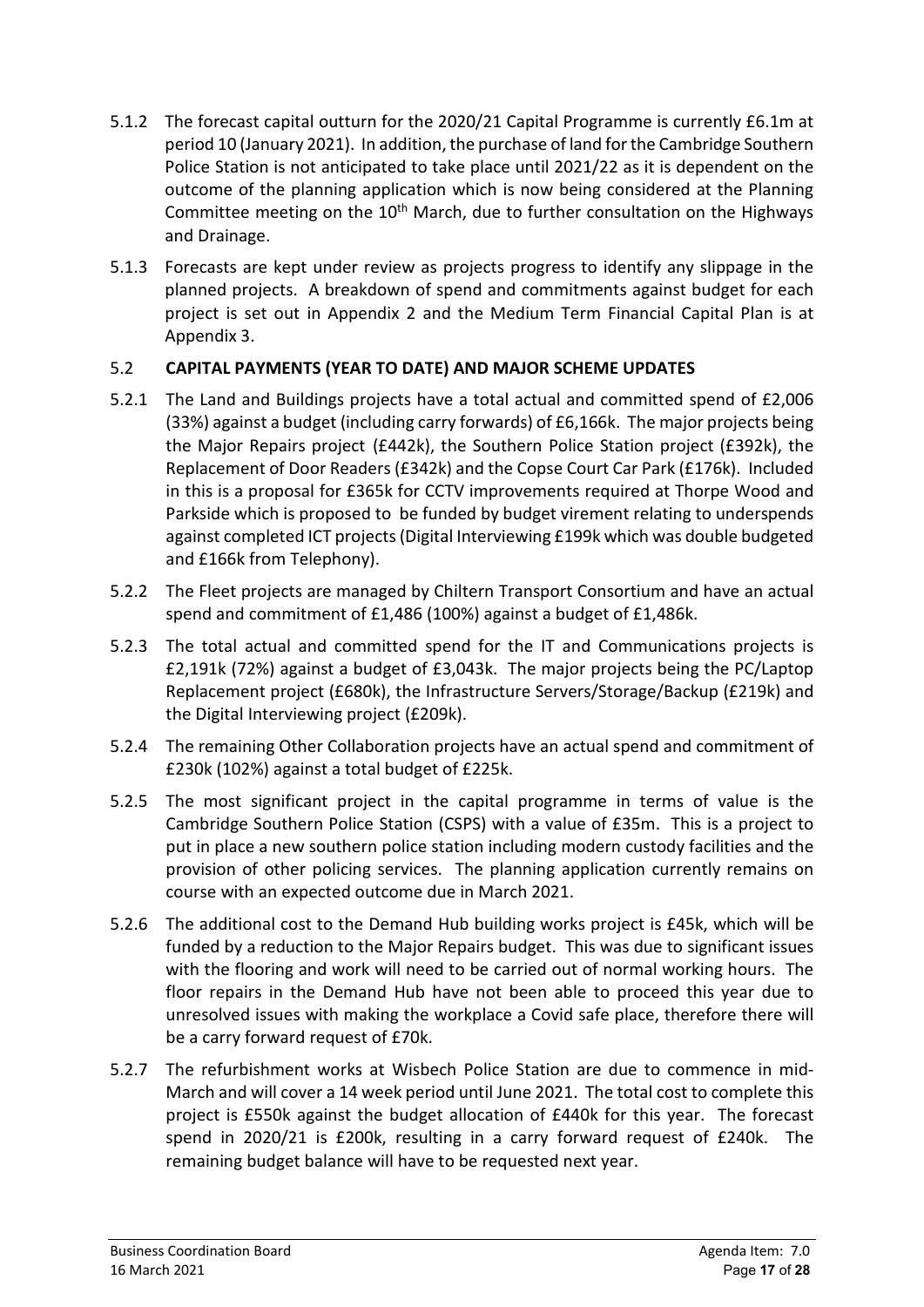- 5.2.8 The Monks Wood Adaptation project for the BCH collaboration for the development of the new Operational Support Unit training facilities shows costs of £101k.
- 5.2.9 The Headquarters Vehicle Examination Unit (HQ VEU) Building project is showing an overspend of £80k, but this should be covered by a further Highways Agency Contribution.
- 5.2.10 The work required in the Clothing Stores office (total cost £22k) on the HQ Lead Decontamination and Prevention project will not be completed before 31<sup>st</sup> March 2021. This is due to the delay in vetting of the Supplier's staff and the spend to the end of this financial year is expected to be £10k, resulting in an overspend of £3k this year. The remaining £12k budget cost will have to be requested next year in order to complete the work.
- 5.2.11 Due to ICT installation delays, the replacement of door readers project is unlikely to be completed this financial year and there will be a carry forward request expected to be in the region of £360k.
- 5.2.12 There will be an overspend on the BCH Joint Protective Services (JPS) Capital project (£37K) due to the Major Crime Unit (MCU) cold room and Firearms costs from last year, of which Cambridgeshire's share is £4k.
- 5.2.13 There will be slippage of £30k into 2021/22 on the ICT Telephony project due to a delay in the Integrated Communication Control System (ICCS) upgrade to support the Airwave Dispatch Communications (DCS), as a result of the Home Office concerns over the resilience of the upgrade, and also an underspend of £175k due to the rationalisation of Avaya not having happened.
- 5.2.14 On the Digital Interviewing project there will be a carry forward request of £162k as the committed Milestones 4, 5,and 6 will not be delivered until next year. There will be an underspend of £199k which was the carry forward from 2019/20 which was also included in this year's budget.
- 5.2.15 A carry forward of the £173k Emergency Services Mobile Communications Programme (ESMCP) grant will be requested as the project hopes to commence next year.
- 5.2.16 The ERP I-Learn project is forecasted as £91k which will be an overspend of £59k for Cambridgeshire.

# **5.3 Capital Financing**

- 5.3.1 Forecasted Capital Financing is shown below. The Revenue Contribution to Capital has been increased by £556k (a movement of £23k on December for the Body Worn Cameras) and reflected in the revenue forecast of the Office of the Police and Crime Commissioner (OPCC) in order to reduce the borrowing and future Minimum Revenue Provision (MRP) costs. This contribution is included in the Borrowing and Revenue Contributions to Capital lines.
- 5.3.2 Home Office grant of £93,225 which covers the BCH costs for the CED Tasers is included in the funding position.
- 5.3.3 The total capital expenditure forecast for the year and the planned financing of the expenditure is set out in the following table.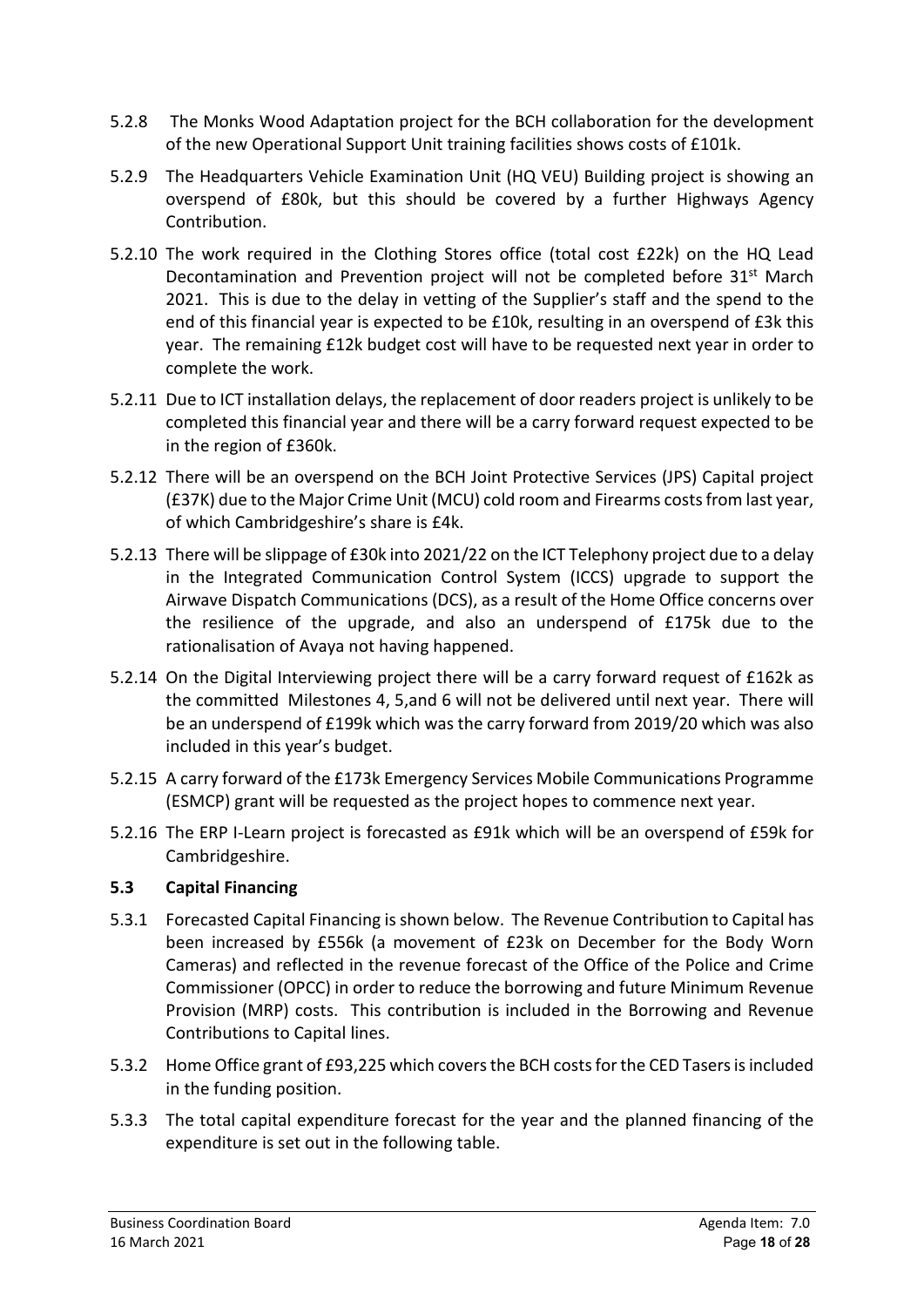|                                      | £k    |
|--------------------------------------|-------|
| 2020/21 Forecast Capital Expenditure | 4,751 |
| 2020/21 Carry Forward                | 1,302 |
|                                      | 6,053 |
|                                      |       |
| 2020/21 Planned Capital Financing    |       |
| <b>Capital Grants</b>                | 445   |
| <b>Borrowing</b>                     | 1,096 |
| Capital receipts                     | 537   |
| <b>Carry Forward Reserve</b>         | 1,022 |
| <b>Asset Incentivisation</b>         | 97    |
| Estates Reserve                      | 860   |
| Revenue Contributions to Capital     | 1,996 |
|                                      |       |
| <b>Total Capital Financing</b>       | 6,053 |

5.3.4 Currently there is a predicted carry forward to 2021/22 of £1,128k which will need to be approved at year end.

# 5.4 **PROPOSED AMENDMENTS FOR APPROVAL**

5.4.1 There is a need to deal with the operational CCTV requirement at Thorpe Wood and Parkside which is not budgeted for. The cost for the Thorpe Wood upgrade is £275k providing a 4k system with audio and for Parkside an upgrade of £90k to ensure the operational requirement can be delivered with the expectation that the Southern Police Station will ultimately provide a completely modern upgrade. It is proposed that the CCTV costs are funded by a budget virement from the ICT underspend on Telephony and Digital interviewing.

# **6. Sales & Purchase Ledger KPI's**

# 6.1 **SALES LEDGER & CREDIT CONTROL KPI**

- 6.1.1 The overall sales ledger balance at 31st January 2021 was £478k; this compares with £16k for the end of December 2020. This is an increase from December 2020.
- 6.1.2 The difference between December 20 and January 21 has increased slightly. The overall sales ledger balance has also increased between the two months due to a few large invoices being raised in the month of January which should be cleared with the coming month. The debt recovery process continues to be very efficient. The ability to accept card payments continues to aid with debt recovery. This often encourages customers to pay immediately, rather than wait 28 days.

| 2016/17      | 2017/18     | 2018/19    | 2019/20   | 2020/21 Ytd           |
|--------------|-------------|------------|-----------|-----------------------|
| $106.3$ days | $28.3$ days | 111.4 davs | 7.08 days | $ 15.4 \text{ days} $ |

6.1.3 Table 1 shows there was a small amount of outstanding debt at 91+ days for January 2021, which remains the same as December 2020, due to the unresolved queries from the Legal Disclosure Department. Due to Covid-19 the Legal Disclosure Team are all working from home and it is taking a lot longer to get responses on queries.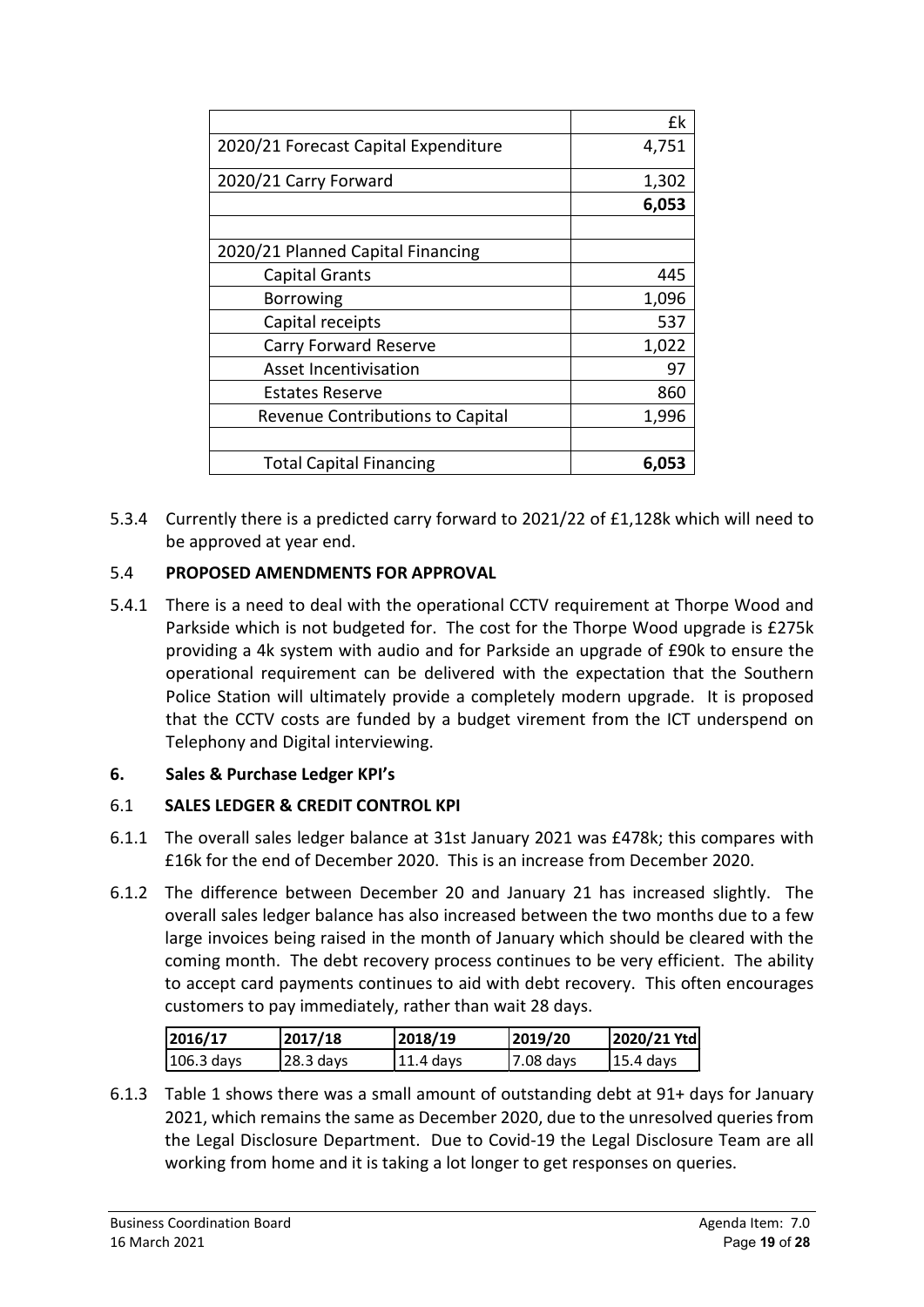

## 6.2 **PURCHASE LEDGER & SUPPLIER KPI**

- 6.2.1 The Police and Crime Commissioner seeks to achieve the prompt payment of invoices within 30 days for all suppliers.
- 6.2.2 97% of invoices were paid within the 30-day target for the 10 months to  $31<sup>st</sup>$  January 2021, this is against a target of 95%.
- 6.2.3 Covid has not affected the ability to pay invoices on time due to the team working flexibly as required between office and home as some of the processes can only be completed in the office.

|                          | 2017/18 | 2018/19 | 2019/20 | 2020/21 |
|--------------------------|---------|---------|---------|---------|
| Invoices Paid no.        | 16.419  | 13,613  | 13,142  | 7,796   |
| Paid within 30 days (no) | 15.971  | 13,294  | 12,730  | 7,539   |
| Paid within 30 days (%)  | 97%     | 98%     | 97%     | 97%     |
| Target                   | 95%     | 95%     | 95%     | 95%     |

# **7. Cash Position and Reserves**

#### 7.1 **LOANS**

7.1.2 The table below shows a summary of our loans and balances outstanding loan balances at 31st January 2021. Repayments and interest are paid quarterly. There are no new loans planned this year.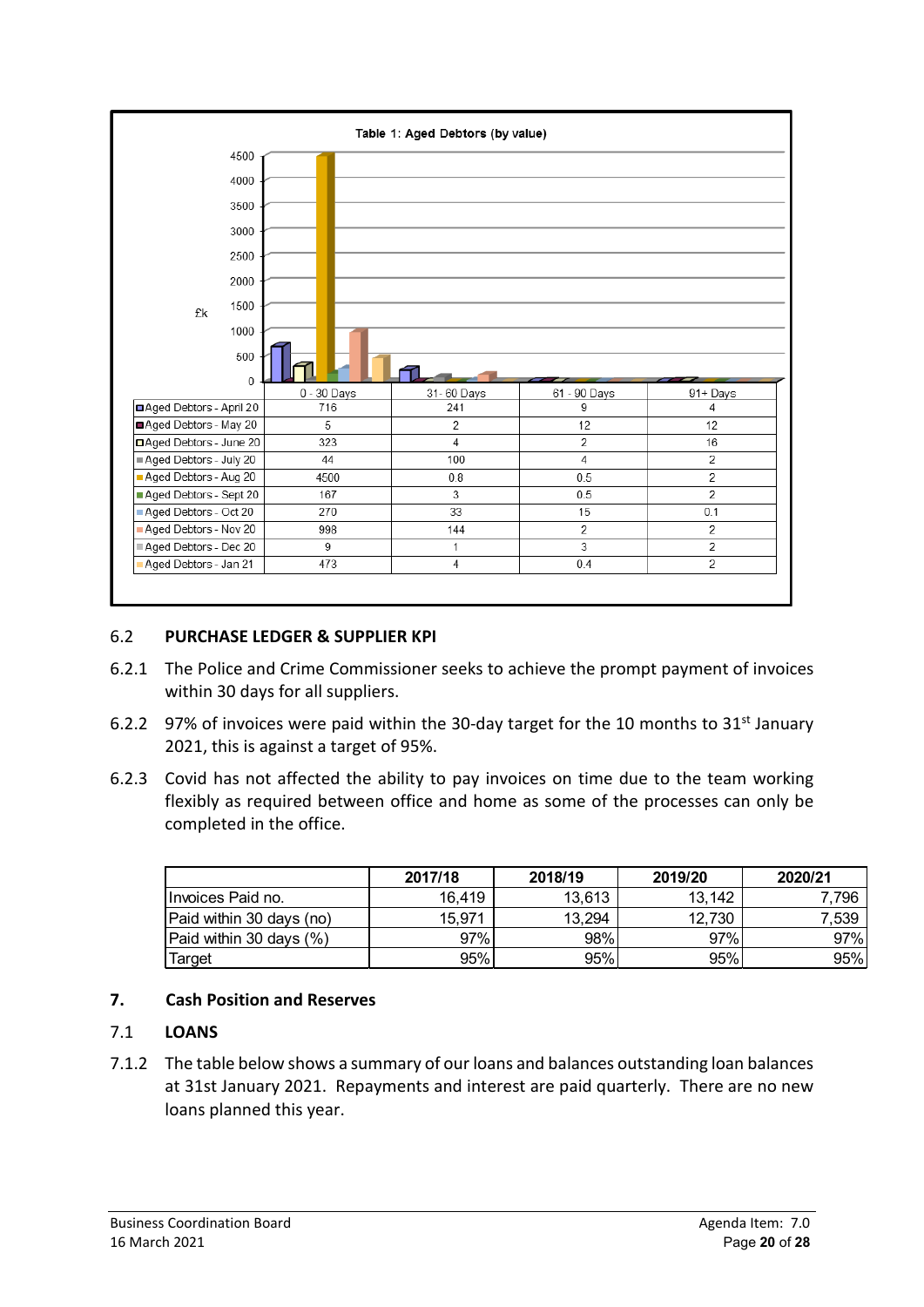| <b>PWLB Loans</b> | <b>Balance as at</b><br>31/01/2021 | <b>Cash Balance as at</b><br>31/01/2021 |
|-------------------|------------------------------------|-----------------------------------------|
| Loan 1            | £813,949.53                        | £813,949.53                             |
| Loan 2            | £1,343,034.77                      | £1,343,034.77                           |
| Loan <sub>3</sub> | £2,698,339.82                      | £2,698,339.82                           |
| Loan 4            | £2,680,107.67                      | £2,680,107.67                           |
| Loan 6            | £10,000,000.00                     | £10,000,000.00                          |
| Total             | £17,535,431.79                     | £17,535,431.79                          |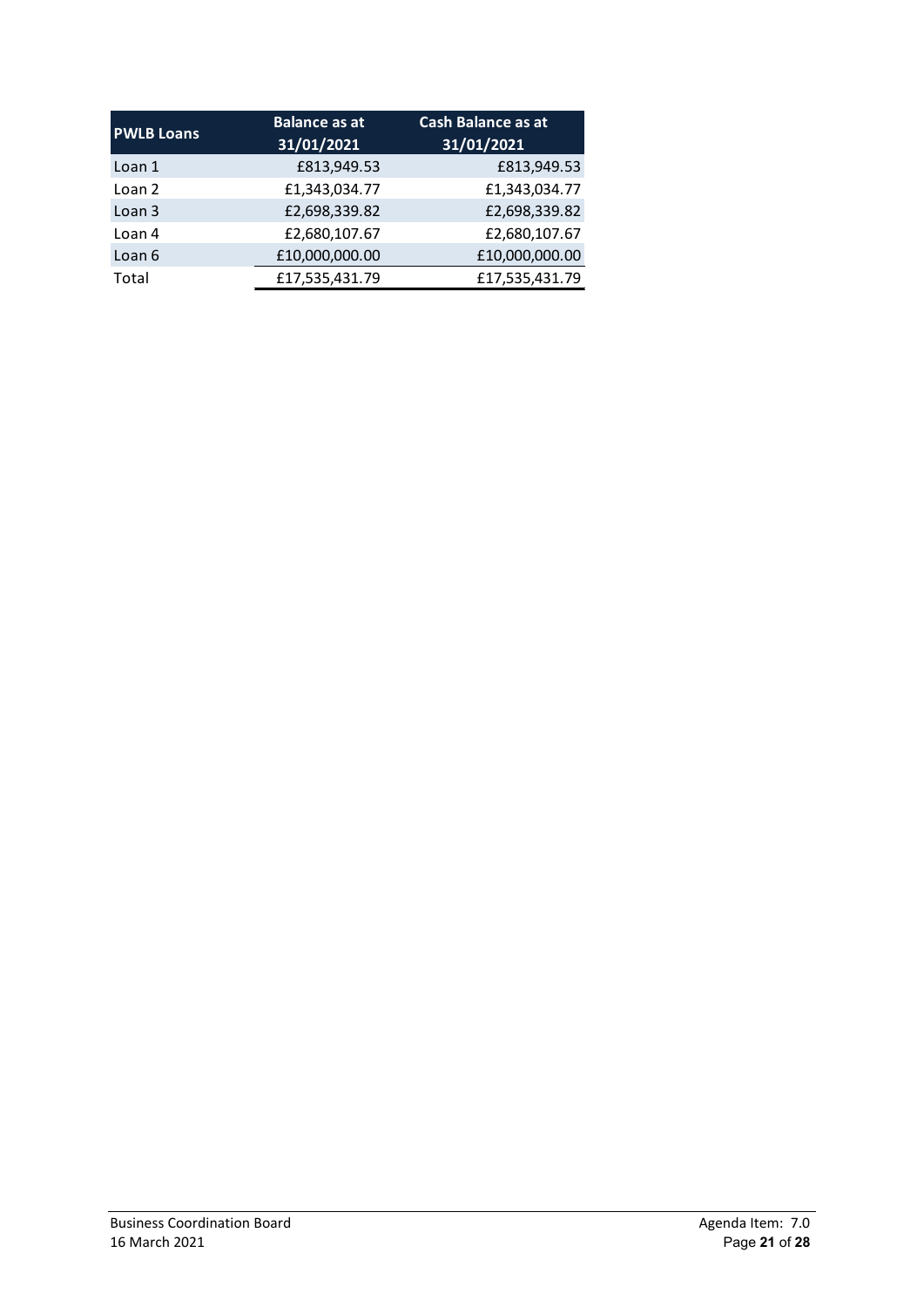#### 7.2 **CASHFLOW FORECAST**

7.2.1 The table below shows our cash flow forecasted to 31 March 2021. This has been adjusted to reflect the latest expected Capital spend for the year. The actual spend has been less than expected over the last couple of months (lower supplier payments).

|                        | Actual   | Actual | Actual | Actual | Actual   | Actual | Actual     | Actual     | Actual     | Actual | Projected | Projected |
|------------------------|----------|--------|--------|--------|----------|--------|------------|------------|------------|--------|-----------|-----------|
| Cash Flow (£ 000's)    | Apr      | May    | Jun    | Jul    | Aug      | Sep    | <b>Oct</b> | <b>Nov</b> | <b>Dec</b> | Jan    | Feb       | Mar       |
| Cash Balance *         | 10,872   | 9,402  | 9,948  | 11,832 | 27,223   | 21,926 | 23,624     | 23,200     | 24,172     | 23,920 | 24,114    | 24,481    |
| Cash Inflows           | 17,275   | 15,086 | 16.410 | 30.272 | 8,597    | 19,266 | 14,858     | 16,698     | 15,632     | 14,885 | 15,834    | 9,152     |
| Cash Outflows          | 18,745   | 14,540 | 14.526 | 14,881 | 13,894   | 17,568 | 15,282     | 15.726     | 15.884     | 14,691 | 15,467    | 20,366    |
| <b>Net Cash Flow</b>   | $-1,470$ | 546    | 1,884  | 15,391 | $-5,297$ | 1,698  | $-424$     | 972        | $-252$     | 194    | 367       | $-11,214$ |
| <b>Closing Balance</b> | 9,402    | 9,948  | 11,832 | 27,223 | 21,926   | 23.624 | 23,200     | 24.172     | 23.920     | 24.114 | 24,481    | 13,267    |



#### **Cash Flow 2020/21**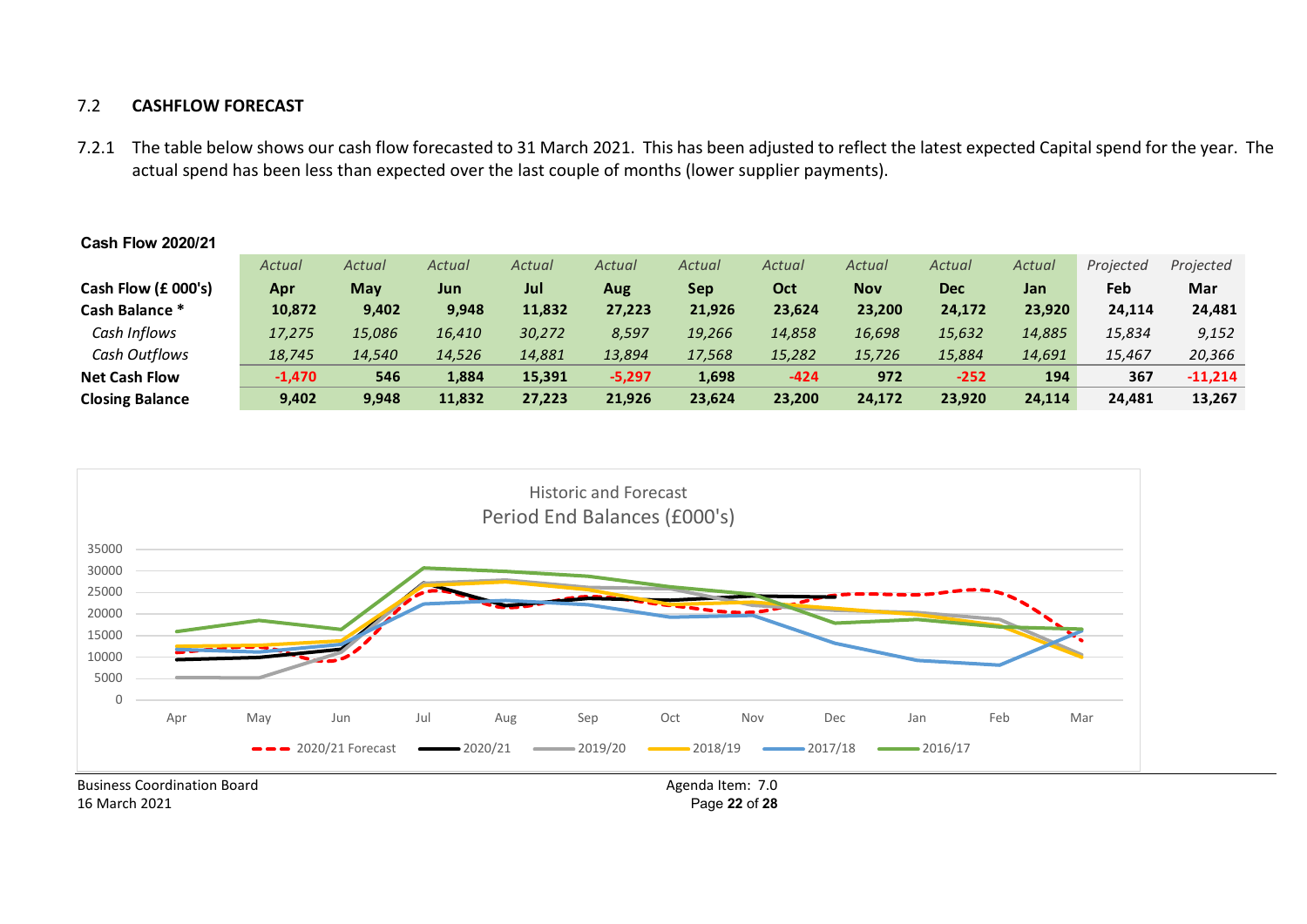### **7.3 RESERVES**

7.3.1 Group usable reserves are expected to decrease overall by £1.4m by the end of 2020/21 which is set out in the table below. The expected movement to the Capital Carry Forward reserve is included although this is subject to approval.

|                                                  |                |          | Forecast       |
|--------------------------------------------------|----------------|----------|----------------|
|                                                  | <b>Balance</b> |          | <b>Balance</b> |
|                                                  | 31 March       |          | 31 March       |
|                                                  | 2020           | Forecast | 2021           |
|                                                  |                |          |                |
|                                                  | £000           | £000     | £000           |
| Carry Forward Projects Reserve                   | 1,075          |          | 1,075          |
| <b>Insurance Reserve</b>                         | 976            |          | 976            |
| Ill-Health Retirement Reserve                    | 398            |          | 398            |
| Capital Reserve                                  |                |          |                |
| Drug Forfeiture (Operational) Reserve            | 372            | 68       | 440            |
| <b>Budget Assistance Reserve</b>                 | 1,887          | 507      | 2,394          |
| <b>Uplift Reserve</b>                            |                |          |                |
| Capital Carry Forward Reserve                    | 1,464          | (336)    | 1,128          |
| <b>Asset Incentivisation Reserve</b>             | 466            | (126)    | 340            |
| Road Casualty Reduction & Support Fund           | 1,050          | (163)    | 887            |
| <b>Collaboration &amp; Commissioning Reserve</b> | 564            |          | 564            |
| <b>ICT Development Reserve</b>                   |                |          |                |
| <b>Estates Development Reserve</b>               | 860            | (860)    |                |
| Major Incident Victim Support                    |                | 25       | 25             |
| <b>Total Earmarked Reserves</b>                  | 9,112          | (885)    | 8,227          |
| <b>General Reserve</b>                           | 7,198          |          | 7,198          |
| <b>Total General and Earmarked Reserves</b>      | 16,310         | (885)    | 15,425         |
| Capital Receipts Reserve                         | 537            | (537)    |                |
| <b>Unapplied Capital Receipts Reserve</b>        | 189            |          | 189            |
| <b>Total Usable Reserves</b>                     | 17,036         | (1, 422) | 15,614         |

7.3.2 Further analysis is provided in respect of the Drug Forfeiture Reserve and the Asset Incentivisation Reserve. These reserves are available to support operational policing and crime prevention.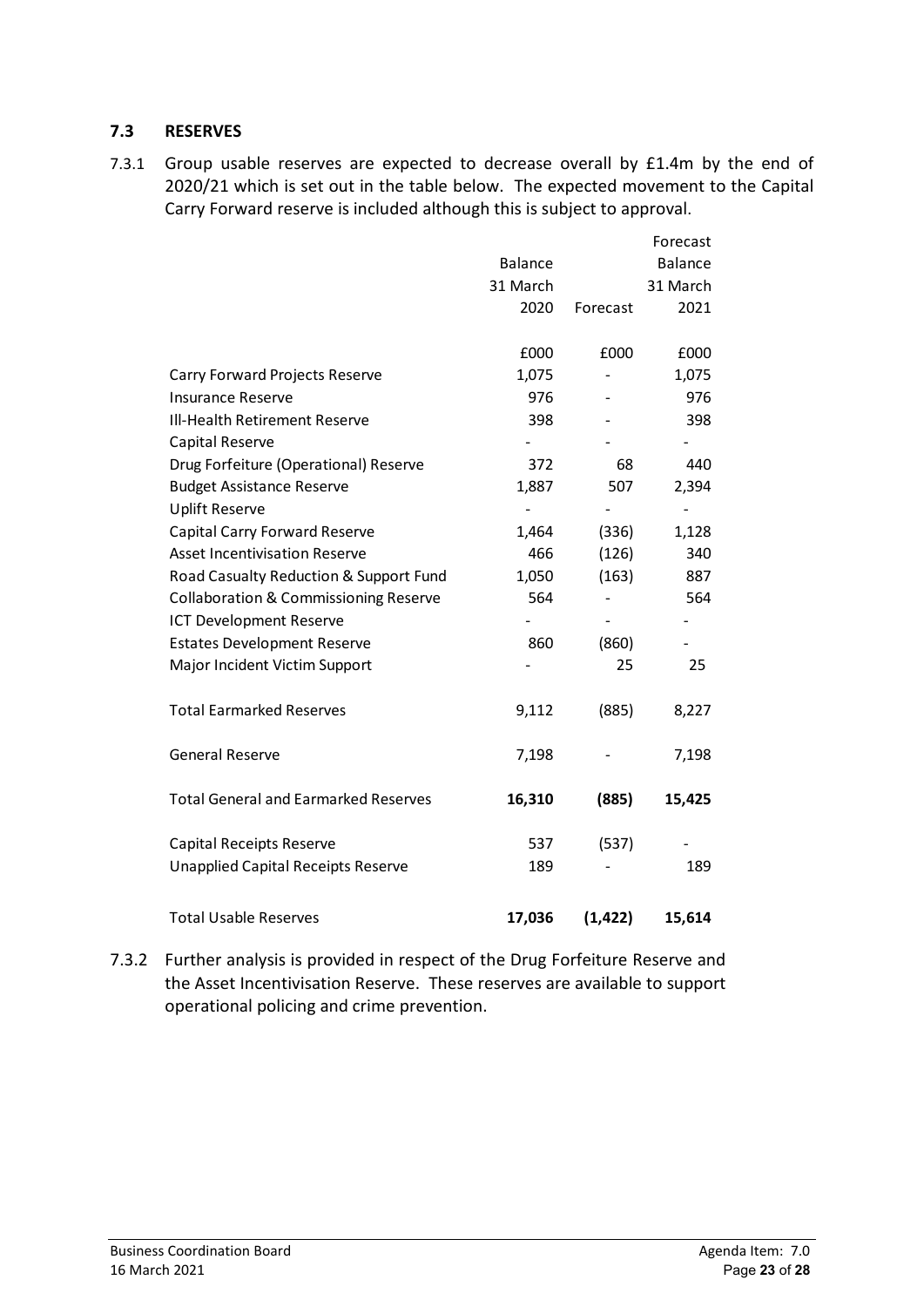| Recovered Asset/POCA at the<br>end of January 2021 |               | Drugs Forfeiture at the end of<br>January 2021 |               |
|----------------------------------------------------|---------------|------------------------------------------------|---------------|
|                                                    |               |                                                | £             |
| IReserves                                          | $-466,042.60$ | Reserves                                       | $-372,265.56$ |
| lCommitments                                       | 16,444.59     | Commitments                                    | 0.00          |
| Spend                                              | 262,963.82    | Spend                                          | 0.00          |
| Income in year                                     | $-153,032.26$ | Income in year                                 | $-67,599.26$  |
| <b>Balance available</b>                           | $-339,666.45$ | <b>Balance available</b>                       | $-439,864.82$ |

## **8. Recommendation**

8.1 The Board is recommended to note the report and the amendments proposed to fund the CCTV upgrades at Parkside and Thorpe Wood Police Stations.

#### **BIBLIOGRAPHY**

| <b>Source Document</b> |                                            |
|------------------------|--------------------------------------------|
| <b>Contact Officer</b> | Jon Lee, Director of Finance and Resources |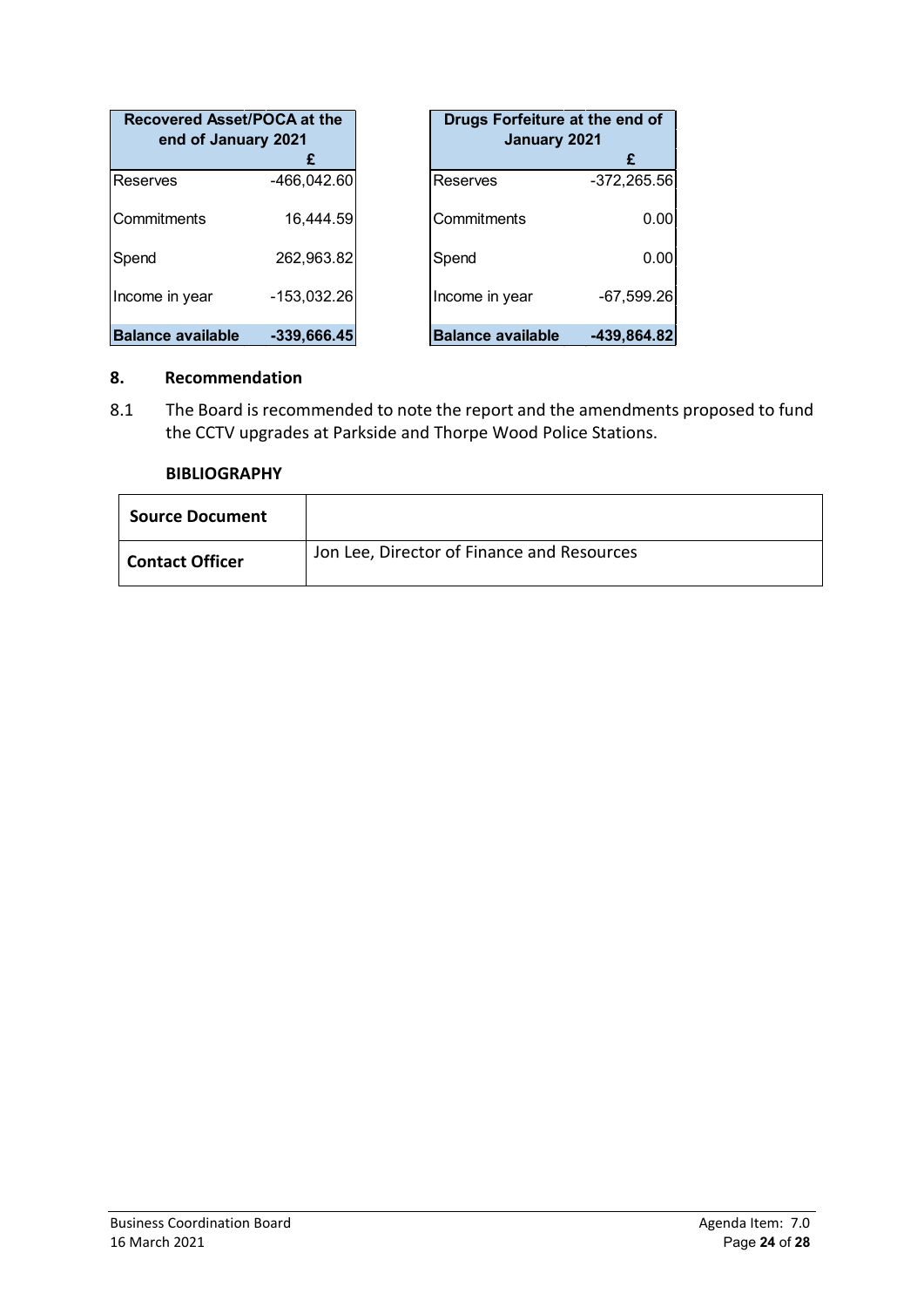# **Appendix 1**

As noted above, all budgets and spend on Operational Policing have been allocated, as well as separating Level 2 spend

|               | Chief Constable Revenue Budget Period 10 2020/21                               |                  |                         |                 |                                          |                 |                   |
|---------------|--------------------------------------------------------------------------------|------------------|-------------------------|-----------------|------------------------------------------|-----------------|-------------------|
| Year to       |                                                                                |                  |                         | Year to Year to | <b>Year to</b>                           |                 | Year end          |
| date          |                                                                                | <b>Full Year</b> | date                    | date            | date                                     |                 | Year end Forecast |
| Variance      |                                                                                | <b>Bu dget</b>   |                         |                 | budget actual Variance Forecast variance |                 |                   |
| £'000         |                                                                                | £'000            | £'000                   | £'000           | £'000                                    | £'000           | £'000             |
|               | LP - Inv& Safeguarding<br><b>Covert Authorities</b>                            |                  | 1.204                   |                 |                                          |                 |                   |
| 119<br>73     | Inv Stds &Devt                                                                 | 1,465<br>6,063   | 4,701                   | 1,352<br>4,781  | 148<br>80                                | 1,633<br>6,204  | 168<br>141        |
| 25            | <b>ISCD</b>                                                                    | 6.348            | 5,087                   | 5,180           | 93                                       | 6,418           | 70                |
| $-849$        | Protecting Vulnerable People                                                   | 9,551            | 7,856                   | 7,068           | $-788$                                   | 8,712           | $-839$            |
| 8             | Safeguarding & Command                                                         | 131              | 109                     | 117             | 9                                        | 143             | 13                |
| -624          | Total LP - Inv & Safeguarding                                                  | 23,558           | 18,957                  | 18,498          | $-459$                                   | 23,111          | -447              |
|               | LP-Ops                                                                         |                  |                         |                 |                                          |                 |                   |
| $-240$        | <b>Business Support</b>                                                        | 1,507            | 1,111                   | 875             | $-236$                                   | 1,250           | $-257$            |
| 180<br>$-914$ | Command<br>Demand Hub                                                          | 1,634<br>14,506  | 1,305<br>12,059 11,095  | 1,558           | 253<br>$-964$                            | 1,694<br>13,405 | 60                |
| 782           | Northern Hub                                                                   | 24,273           | 20,178                  | 21,219          | 1,041                                    | 25,592          | $-1,101$<br>1,319 |
| $-42$         | Partner & Ops Support                                                          | 2,967            | 2,253                   | 2,158           | -95                                      | 2,981           | 15                |
| 49            | Southern Hub                                                                   | 23,632           | 19,573                  | 19,755          | 181                                      | 23.963          | 331               |
| $-186$        | <b>Total LP - Ops</b>                                                          | 68,519           | 56,479                  | 56,659          | 180                                      | 68,885          | 367               |
|               | Non Operational - in-house                                                     |                  |                         |                 |                                          |                 |                   |
| 22            | <b>Estates</b>                                                                 | 5,170            | 3.974                   | 4,059           | 84                                       | 5,303           | 133               |
| -6<br>$-13$   | Finance                                                                        | 573              | 473                     | 467             | -6                                       | 561             | $-12$<br>84       |
| 97            | Organisational Improvement Centre<br><b>NPCC</b>                               | 1,668<br>1,539   | 1,303<br>1,256          | 1,354<br>1,364  | 51<br>108                                | 1,753<br>1,642  | 103               |
| $-73$         | Corp Comms                                                                     | 811              | 669                     | 594             | $-75$                                    | 723             | -88               |
| $-163$        | Insurance                                                                      | 924              | 715                     | 657             | -58                                      | 826             | -98               |
| 824           | Corporate                                                                      | 6,229            | 6,562                   | 5,937           | $-625$                                   | 5,950           | $-279$            |
| 323           | Ops                                                                            | 145              | 99                      | 453             | 354                                      | 479             | 334               |
| -352          | Fleet                                                                          | 2.570            | 2,352                   | 1,920           | $-432$                                   | 2,088           | $-482$            |
| -5            | Non Collab                                                                     | $\circ$          | -10                     | $-1$            | 9                                        | О               | o                 |
| 654           | <b>Total Non-Operational</b>                                                   | 19,630           | 17,393                  | 16,803          | $-590$                                   | 19,325          | $-304$            |
|               | <b>Collaboration and Partnerships</b>                                          |                  |                         |                 |                                          |                 |                   |
|               | Collaboration Set up costs                                                     |                  |                         |                 |                                          |                 |                   |
| o             | Uplift Programme Board                                                         | 47               | 147                     | 147             | o                                        | 47              | o                 |
| 68            | ERP set up costs                                                               | o                | 169                     | 239             | 70                                       | 86              | 86                |
| $-10$         | Athena                                                                         | 307              | 218                     | 210             | -8                                       | 294             | -13               |
| 68            | Athena AMO                                                                     | 135              | 53                      | 105             | 53                                       | 217             | 82                |
| 22            | Change team                                                                    | 220              | 158                     | 173             | 15<br>23                                 | 242             | 22                |
| 23            | General<br><b>Joint Protective Services</b>                                    | 296              | 83                      | 106             |                                          | 323             | 27                |
| 215           | <b>Armed Policing Unit</b>                                                     | 2,805            | 2,278                   | 2,485           | 207                                      | 3,083           | 277               |
| $-90$         | <b>CTP</b>                                                                     | 749              | 576                     | 496             | $-80$                                    | 626             | $-123$            |
| 51            | Dogs                                                                           | 891              | 722                     | 766             | 44                                       | 958             | 67                |
| $-76$         | Major Crime Unit                                                               | 3,085            | 2,241                   | 2,158           | -83                                      | 2,986           | -99               |
| 26            | <b>Operational Planning</b>                                                    | 366              | 555                     | 579             | 24                                       | 404             | 38                |
| $-98$         | <b>RPU</b>                                                                     | 3,860            | 3,157                   | 3,001           | $-156$                                   | 3,689           | $-172$            |
| $-91$<br>46   | Scientific Services Unit/Visual Evidence<br><b>Protective Services Command</b> | 3,034<br>266     | 2,328<br>292            | 2,244<br>350    | $-84$<br>58                              | 2,919<br>335    | $-115$<br>69      |
| o             | <b>Force Resilience</b>                                                        | 120              | 133                     | 133             | o                                        | 119             | $-1$              |
| $-271$        | <b>CTC Expenditure</b>                                                         | 1,889            | 274                     | 48              | -227                                     | 1,575           | $-314$            |
| 119           | <b>CTC Income</b>                                                              | $-1,889$         | $-975$                  | $-864$          | 110                                      | $-1,734$        | 156               |
|               | Surplus generated by CTC - to reserves                                         |                  |                         |                 |                                          | 159             | 159               |
|               | <b>Organisational Support</b>                                                  |                  |                         |                 |                                          |                 |                   |
| $-138$        | HR and L&D                                                                     | 5,475            | 4,662                   | 4,521           | $-142$                                   | 5,292           | $-183$            |
| $-15$         | <b>IMD</b>                                                                     | 1,031            | 1,089                   | 1,079           | $-10$                                    | 1,015           | $-16$             |
| з<br>-45      | Pavroll<br>Procurement                                                         | 211<br>380       | 257<br>357              | 252<br>309      | -5<br>$-48$                              | 204<br>318      | -7<br>-63         |
| -3            | Professional Standards Unit                                                    | 1,276            | 1,123                   | 1,127           | 4                                        | 1,280           | 5                 |
|               | <b>Operational Support</b>                                                     |                  |                         |                 |                                          |                 |                   |
| o             | <b>Firearms Licensing</b>                                                      | 212              | 287                     | 308             | 22                                       | 245             | 33                |
| 17            | CJ phase 1&2                                                                   | 790              | 434                     | 417             | $-16$                                    | 771             | -20               |
| o             | CJ/Custody SMT                                                                 | 171              | $-13$                   | o               | 13                                       | 195             | 24                |
| 11            | <b>Public Contact</b>                                                          | 356              | 126                     | 134             | 8                                        | 364             | 8                 |
| $-189$        | ICT                                                                            | 7,696            | 8,814                   | 8,619           | $-195$                                   | 7,410           | $-286$            |
|               | <b>LCJB</b><br><b>Other Collaboration &amp; Partnerships</b>                   |                  |                         |                 |                                          |                 |                   |
| o             | Air Support                                                                    | 875              | 876                     | 875             | $\circ$                                  | 875             | O                 |
| О             | <b>ERSOU</b>                                                                   | 2,419            | 1,875                   | 1,875           | $\circ$                                  | 2,419           | O                 |
| $-18$         | Kings Lynn PIC                                                                 | 802              | 451                     | 433             | $-18$                                    | 776             | $-26$             |
| $-115$        | Regional Collaboration                                                         | 303              | 197                     | 85              | $-112$                                   | 173             | $-130$            |
| $-47$         | <b>SARC</b>                                                                    | 495              | 433                     | 375             | -57                                      | 418             | -77               |
| $-539$        | <b>Total Collaborated and Partnerships</b>                                     | 38,674           | 33,377                  | 32,786          | $-591$                                   | 38,083          | -591              |
|               | <b>Other Collaboration &amp; Partnerships</b>                                  |                  |                         |                 |                                          |                 |                   |
| 6<br>91       | <b>OPCC Buildings</b><br>OPCC Cap/Grants                                       | -9<br>826        | -7<br>$-1,387$          | о<br>$-1,403$   | 7<br>$-16$                               | 6               | 15<br>462         |
| $-245$        | OPCC Office                                                                    | 1,269            | 1,066                   | 840             | -226                                     | 1,288<br>1,030  | -239              |
| O             | Reserves M oves                                                                |                  |                         |                 | O                                        |                 |                   |
| $-148$        | <b>Total PCC</b>                                                               | 2,087            | $-328$                  | $-563$          | $-235$                                   | 2,324           | 237               |
| $-925$        | <b>NET BUDGET REQUIREMENT</b>                                                  |                  | 152,467 125,879 124,183 |                 | $-1,696$                                 | 151,729         | -738              |
|               | Note:Figures may not cast due to rounding                                      |                  |                         |                 |                                          |                 |                   |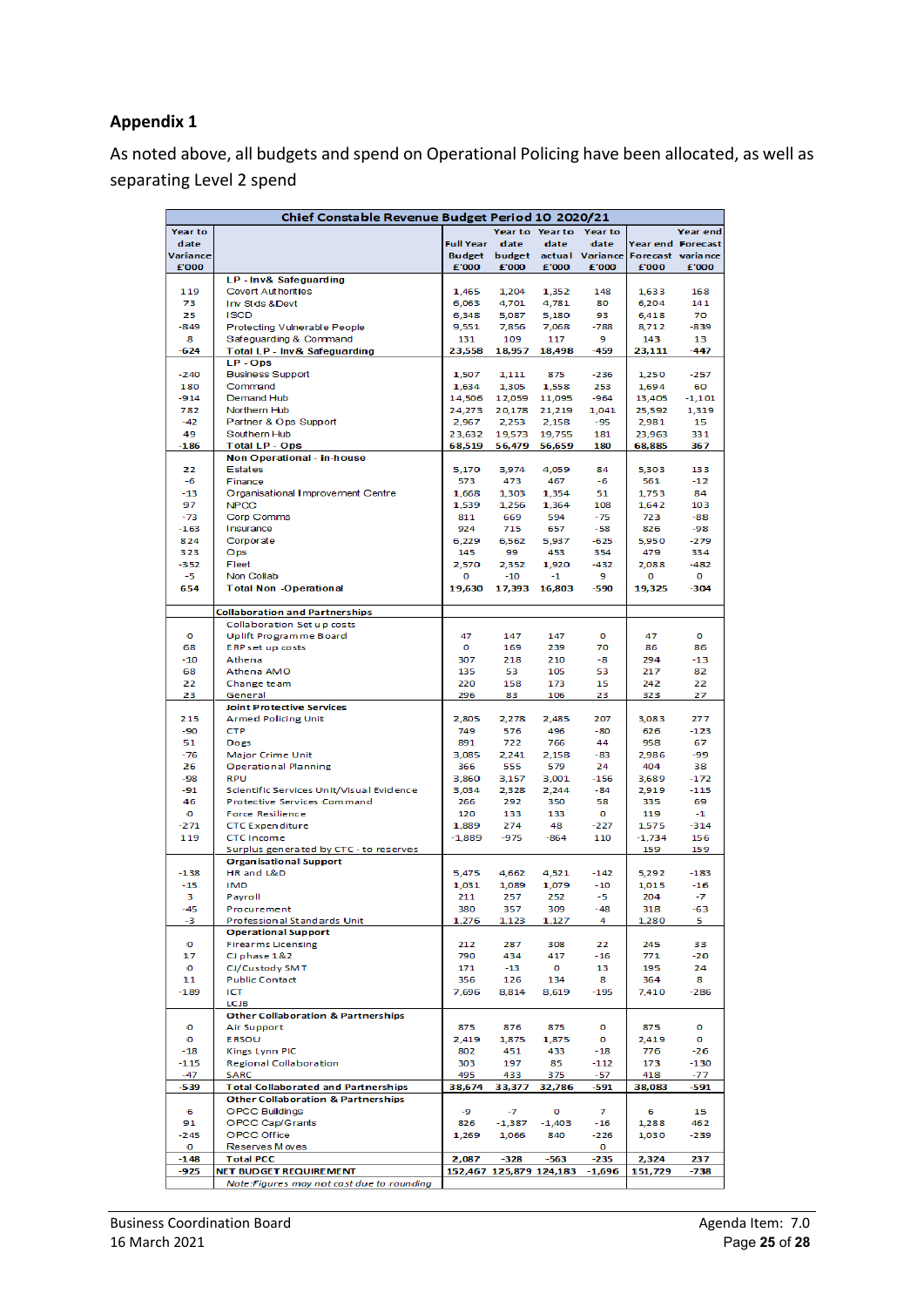# **Appendix 2**

| <b>Scheme</b>                          | Job        | <b>Budget</b> | Original    | Proposed   | <b>Revised</b> | Actual     | Commitments | <b>Committed</b> | Outturn | Variance | Predicted      | Estimated      |
|----------------------------------------|------------|---------------|-------------|------------|----------------|------------|-------------|------------------|---------|----------|----------------|----------------|
| <b>Title</b>                           | Code       | B/Fwd         | Capital     | Programme  | Capital        | <b>YTD</b> | <b>YTD</b>  | & Spent          | 2020/21 | at       | C/Fwd          | (Under)        |
|                                        |            |               | Programme   | Amendments | <b>Budget</b>  |            |             | <b>YTD</b>       |         | year end |                | Over spend     |
|                                        |            |               | as amended* |            | 2020/21        |            |             |                  |         |          |                |                |
|                                        |            | £'000         | £'000       | £'000      | £'000          | £'000      | £'000       | £'000            | £'000   | £'000    | £'000          | £'000          |
| <b>Land &amp; Buildings</b>            |            |               |             |            |                |            |             |                  |         |          |                |                |
| <b>Major Repairs Planned</b>           | Various    |               | 540         |            | 540            | 141        | 301         | 442              | 540     |          |                |                |
| <b>Wisbech Police Station Refurb</b>   | C8068      | 440           |             |            | 440            | 19         |             | 24               | 200     | (240)    | 240            |                |
| HQ Lead Decontamination and Prevention | C8106      |               |             |            | $\overline{7}$ |            | 22          | 22               | 10      |          |                |                |
| Monks Wood Adaptation                  | C8108      |               | 101         |            | 101            | 62         | 45          | 107              | 101     |          |                |                |
| Demand Hub - Building Works            | C8114      | 25            | 45          |            | 70             |            |             |                  |         | (70)     | 70             |                |
| <b>CSPS Southern Police Station</b>    | C8121      |               | 4,000       |            | 4,000          | 262        | 130         | 392              | 451     | (3,549)  |                | (3,549)        |
| <b>HQ Car Park Extension</b>           | C8127      |               |             |            | 4              |            |             |                  |         | (4)      |                | (4)            |
| <b>HQ VEU Building</b>                 | C8130      |               | 13          |            | 13             | 93         |             | 93               | 93      | 80       |                | 80             |
| Copse Court Car Park                   | C8131      | 176           |             |            | 176            | 176        |             | 176              | 176     |          |                |                |
| Data Centre UPS                        | C8132      | 140           |             |            | 140            | 92         | 13          | 105              | 120     | (20)     |                | (20)           |
| <b>Replacement of Door Readers</b>     | C8134      |               | 400         |            | 400            |            | 334         | 342              | 40      | (360)    | 360            |                |
| <b>CCTV</b> at Parkside                | <b>TBA</b> |               |             | 90         | 90             |            |             |                  |         | (90)     | 90             |                |
| <b>CCTV at Thorpe Wood</b>             | TBA        |               |             | 275        | 275            |            |             |                  | 275     |          |                |                |
| <b>Land &amp; Buildings Total</b>      |            | 792           | 5,099       | 365        | 6,256          | 854        | 850         | 1,703            | 2,006   | (4,250)  | 760            | (3,490)        |
|                                        |            |               |             |            |                |            |             |                  |         |          |                |                |
| <b>Fleet</b>                           |            |               |             |            |                |            |             |                  |         |          |                |                |
| Vehicle Replacement Programme          | C8010      |               | 1,486       |            | 1,486          | 1,092      | 386         | 1,478            | 1,486   |          |                |                |
| <b>Fleet Total</b>                     |            |               | 1,486       |            | 1,486          | 1092       | 386         | 1,478            | 1,486   | $\Omega$ | $\overline{0}$ | $\overline{0}$ |
|                                        |            |               |             |            |                |            |             |                  |         |          |                |                |
| Non ICT Collaboration                  |            |               |             |            |                |            |             |                  |         |          |                |                |
| Covert Equipment Renewal               | C8022      | 28            | 45          |            | 73             | 6          |             | 13               | 73      |          |                |                |
| JPS Capital                            | C8028      |               | 100         |            | 100            | 19         |             | 19               | 104     |          |                |                |
| <b>JPS ANPR</b>                        | C8071      | 23            |             |            | 23             | 18         |             | 18               | 23      |          |                |                |
| <b>JPS ERSOU</b>                       | C8104      |               |             |            |                |            | 86          | 86               |         |          |                |                |
| <b>CED Tasers</b>                      | C8133      |               | 29          |            | 29             | 93         |             | 93               | 29      |          |                |                |
| <b>Non ICT Collaboration Total</b>     |            | 51            | 174         |            | 225            | 136        | 93          | 230              | 229     |          | $\mathbf 0$    | $\overline{0}$ |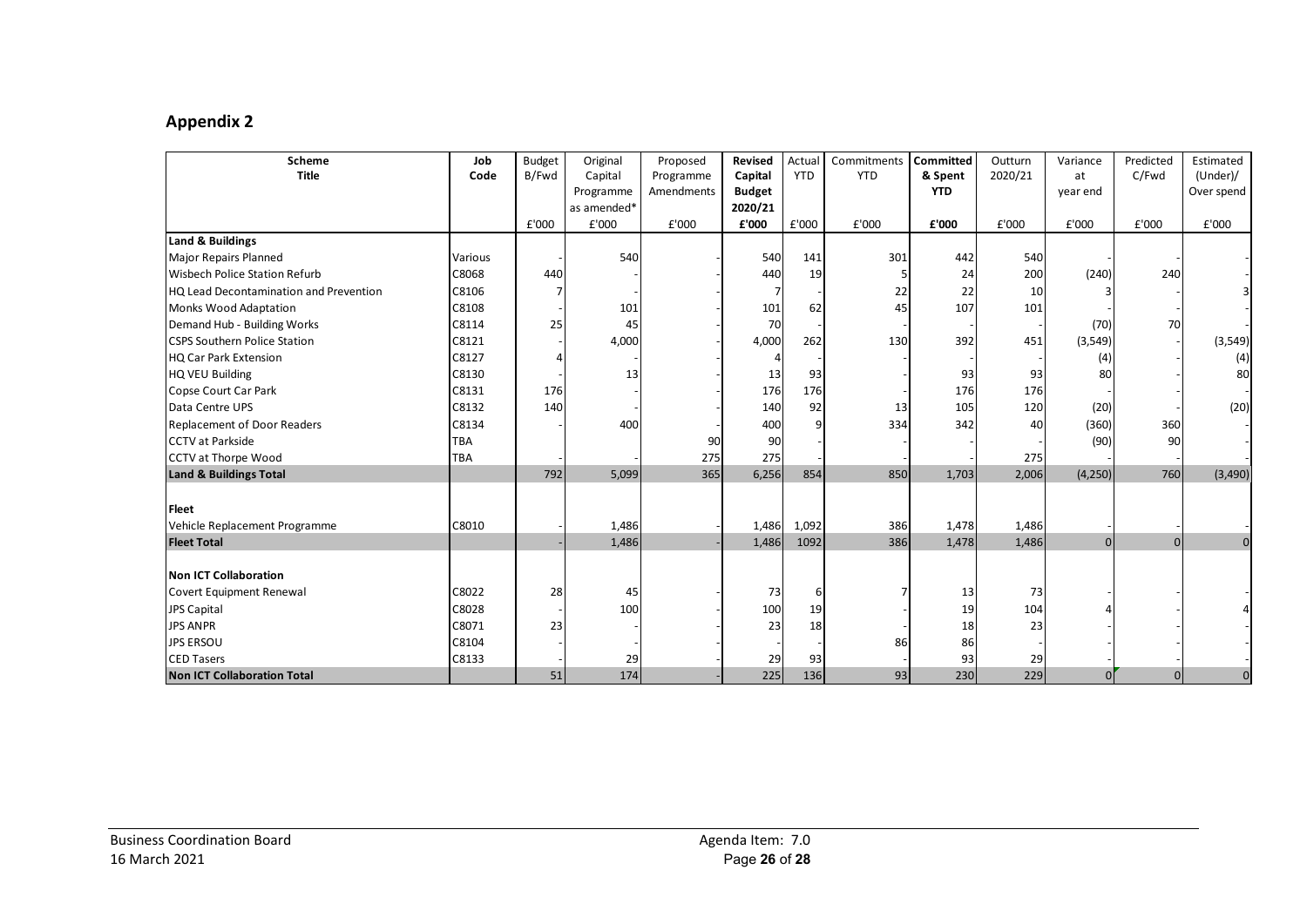| <b>Scheme</b>                                            | Job           | <b>Budget</b> | Original    | Proposed   | <b>Revised</b> | Actual     | Commitments | <b>Committed</b> | Outturn | Variance | Predicted       | Estimated  |
|----------------------------------------------------------|---------------|---------------|-------------|------------|----------------|------------|-------------|------------------|---------|----------|-----------------|------------|
| <b>Title</b>                                             | Code          | B/Fwd         | Capital     | Programme  | Capital        | <b>YTD</b> | <b>YTD</b>  | & Spent          | 2020/21 | at       | C/Fwd           | (Under)    |
|                                                          |               |               | Programme   | Amendments | <b>Budget</b>  |            |             | <b>YTD</b>       |         | year end |                 | Over spend |
|                                                          |               |               | as amended* |            | 2020/21        |            |             |                  |         |          |                 |            |
|                                                          |               | £'000         | £'000       | £'000      | £'000          | £'000      | £'000       | £'000            | £'000   | £'000    | £'000           | £'000      |
| <b>ICT Collaborated</b>                                  |               |               |             |            |                |            |             |                  |         |          |                 |            |
| Infrastr - digital forensics (DFU Storage-Cambs)         | C8125         |               | 149         |            | 149            | 49         | 89          | 138              | 149     |          |                 |            |
| PC/Laptops Replacement                                   | JC0001        |               | 670         |            | 670            | 372        | 308         | 680              | 680     | 10       |                 | 10         |
| Printers                                                 | JC0002        |               | 41          |            | 41             |            | 16          | 20               | 41      |          |                 |            |
| Networks                                                 | JC0005        |               | 184         |            | 184            | 124        | 3           | 127              | 184     |          |                 |            |
| Infrastructure - Servers/Storage/Back up                 | JC0006/7/8    |               | 206         |            | 206            | 138        | 81          | 219              | 206     |          |                 |            |
| Telephony                                                | JC0009        |               | 289         | (166)      | 123            | 16         | 41          | 58               | 84      | (39)     | 30 <sup>2</sup> | (9)        |
| Mobile Comms - Airwaves                                  | JC0010        |               | 113         |            | 113            | 73         |             | 73               | 73      | (40)     |                 | (40)       |
| Mobile Comms - Smartphones                               | JC0011        |               | 62          |            | 62             |            |             |                  | 62      |          |                 |            |
| Mobile Comms - BWV (Body Worn Video)                     | JC0012        |               | 141         |            | 141            | 81         | 59          | 140              | 141     |          |                 |            |
| Digital Interviewing                                     | JC0013        | 199           | 315         | (199)      | 315            | 138        | 71          | 209              | 153     | (162)    | 162             |            |
| Storm                                                    | JC0014        | 19            |             |            | 19             |            |             |                  | 19      |          |                 |            |
| Tetra - Covert Airwave Replacement                       | JC0016        |               | 90          |            | 90             | 85         |             | 85               | 90      |          |                 |            |
| Service Design - Confidential Network                    | JC0017        |               | 32          |            | 32             |            |             |                  | 32      |          |                 |            |
| Service Design - Management Information                  | JC0018        |               | 32          |            | 32             | 12         | 18          | 30               | 30      | (2)      |                 | (2)        |
| POLICE NOW - Growth                                      | JC0019        |               | 78          |            | 78             | 78         |             | 78               | 78      |          |                 |            |
| PC Monitor Replacement                                   | JC0020        |               | 37          |            | 37             | 11         |             | 11               | 37      |          |                 |            |
| Port Replicator Replacement                              | JC0021        |               | 33          |            | 33             | 33         |             | 33               | 33      |          |                 |            |
| <b>WAN Replacement</b>                                   | JC0022        |               | ŋ           |            |                |            |             |                  |         |          |                 |            |
| <b>ICT Collaboration Total</b>                           |               | 218           | 2,471       | (365)      | 2,324          | 1217       | 686         | 1,903            | 2,092   | $-233$   | 192             | $-41$      |
| <b>ICT Other</b>                                         |               |               |             |            |                |            |             |                  |         |          |                 |            |
| <b>ESMCP Devices and Fitting</b>                         | HC8039        | 173           |             |            | 173            |            |             |                  |         | (173)    | 176             |            |
| <b>DNSP</b>                                              | <b>BCHCAB</b> | 14            |             |            | 14             |            |             |                  | 14      |          |                 |            |
| <b>ESN - ICCS</b>                                        | <b>BCHCAA</b> |               |             |            |                |            |             |                  |         |          |                 |            |
| ERP I-Learn (non ICT Budget)                             | <b>BCHCAG</b> |               | 32          |            | 32             | 62         | 30          | 91               | 91      | 59       |                 | 59         |
| Athena                                                   | C8035         |               | 81          |            | 81             | 26         | 30          | 56               | 81      |          |                 |            |
| Applications - Tuserv (non IT Budget)                    | JC0003        | 54            |             |            | 54             | 53         | 86          | 140              | 54      |          |                 |            |
| <b>ICT Other Total</b>                                   |               | 241           | 113         |            | 354            | 141        | 147         | 288              | 240     | $-114$   | 176             | 62         |
| <b>Schemes Approved Subject to Further Business Case</b> |               |               |             |            |                |            |             |                  |         |          |                 |            |
| Delegated Chief's Budget                                 |               |               | 300         |            | 300            |            |             |                  |         |          |                 |            |
| <b>Grand Total</b>                                       |               | 1,302         | 9,643       |            | 10,945         | 3440       | 2,162       | 5,602            | 6,053   | $-4,593$ | 1,128           | $-3,465$   |